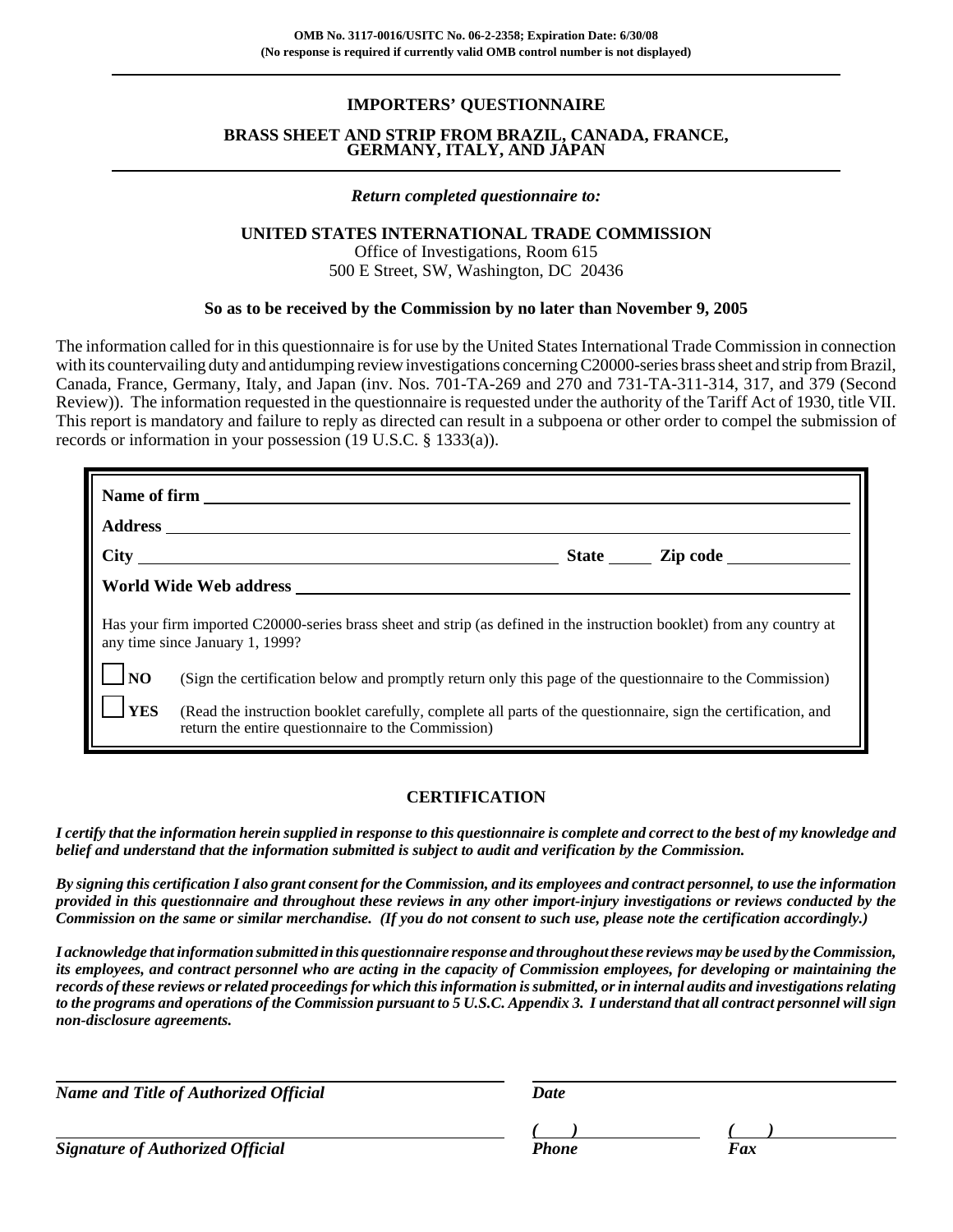# **PART I.--GENERAL QUESTIONS**

The questions in this questionnaire have been reviewed with market participants to ensure that issues of concern are adequately addressed and that data requests are sufficient, meaningful, and as limited as possible. Public reporting burden for this questionnaire is estimated to average 35 hours per response, including the time for reviewing instructions, searching existing data sources, gathering the data needed, and completing and reviewing the questionnaire. Send comments regarding the accuracy of this burden estimate or any other aspect of this collection of information, including suggestions for reducing the burden, to the Office of Investigations, U.S. International Trade Commission, 500 E Street, SW, Washington, DC 20436.

I-1a. Please report below the actual number of hours required and the cost to your firm of preparing the reply to this questionnaire and completing the form.

hours dollars

- I-1b. We are interested in any comments you may have for improving this questionnaire in general or the clarity of specific questions. Please attach such comments to your response or send them to the above address.
- I-2. Provide the name and address of establishment(s) covered by this questionnaire (see pages 3-4 of the instruction booklet for reporting guidelines). If your firm is publicly traded, please specify the stock exchange and trading symbol.

|           | Is your firm owned, in whole or in part, by any other firm?                                                                                                                                                                                                                                                                                                                  |                        |
|-----------|------------------------------------------------------------------------------------------------------------------------------------------------------------------------------------------------------------------------------------------------------------------------------------------------------------------------------------------------------------------------------|------------------------|
| $\Box$ No | $\Box$ Yes--List the following information.                                                                                                                                                                                                                                                                                                                                  |                        |
| Firm name | <b>Address</b>                                                                                                                                                                                                                                                                                                                                                               | Extent of<br>ownership |
|           |                                                                                                                                                                                                                                                                                                                                                                              |                        |
|           |                                                                                                                                                                                                                                                                                                                                                                              |                        |
|           |                                                                                                                                                                                                                                                                                                                                                                              |                        |
|           | Does your firm have any related firms, either domestic or foreign, which are engaged in<br>importing C20000-series brass sheet and strip from Brazil, Canada, France, Germany, Italy, and<br>Japan (the subject countries) into the United States or which are engaged in exporting C20000-<br>series brass sheet and strip from the subject countries to the United States? |                        |
| $\ln$     | $\Box$ Yes--List the following information.                                                                                                                                                                                                                                                                                                                                  |                        |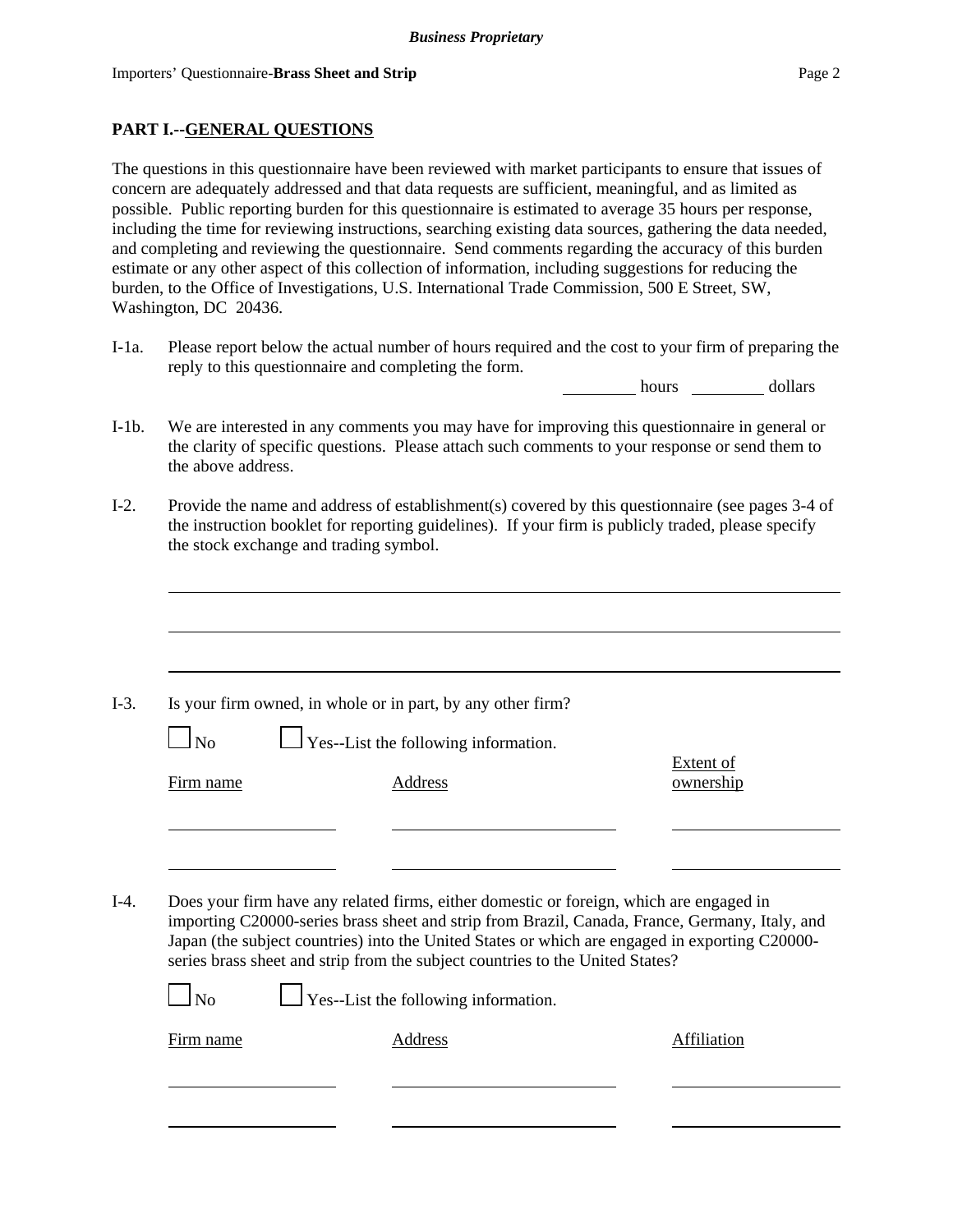# **PART I.--GENERAL QUESTIONS--***Continued*

| $I-5.$ | Does your firm have any related firms, either domestic or foreign, which are engaged in<br>importing C20000-series brass sheet and strip from countries other than the subject countries into<br>the United States or which are engaged in exporting C20000-series brass sheet and strip from<br>countries other than the subject countries to the United States? |                                                                                                                                                                     |                                      |                                                                                                 |                                                                                                  |  |  |
|--------|-------------------------------------------------------------------------------------------------------------------------------------------------------------------------------------------------------------------------------------------------------------------------------------------------------------------------------------------------------------------|---------------------------------------------------------------------------------------------------------------------------------------------------------------------|--------------------------------------|-------------------------------------------------------------------------------------------------|--------------------------------------------------------------------------------------------------|--|--|
|        | $\ln$                                                                                                                                                                                                                                                                                                                                                             | Yes--List the following information.                                                                                                                                |                                      |                                                                                                 |                                                                                                  |  |  |
|        | Country/firm name                                                                                                                                                                                                                                                                                                                                                 |                                                                                                                                                                     | <b>Address</b>                       |                                                                                                 | <b>Affiliation</b>                                                                               |  |  |
| $I-6.$ |                                                                                                                                                                                                                                                                                                                                                                   | production of C20000-series brass sheet and strip?                                                                                                                  |                                      | Does your firm have any related firms, either domestic or foreign, which are engaged in the     |                                                                                                  |  |  |
|        | $\overline{\rm No}$                                                                                                                                                                                                                                                                                                                                               |                                                                                                                                                                     | Yes--List the following information. |                                                                                                 |                                                                                                  |  |  |
|        | Firm name                                                                                                                                                                                                                                                                                                                                                         |                                                                                                                                                                     | Address                              |                                                                                                 | <b>Affiliation</b>                                                                               |  |  |
| $I-7.$ |                                                                                                                                                                                                                                                                                                                                                                   | strip. More than one answer may be applicable.                                                                                                                      |                                      | Please indicate the nature of your firm's importing operations on C20000-series brass sheet and |                                                                                                  |  |  |
|        | Importer of record                                                                                                                                                                                                                                                                                                                                                |                                                                                                                                                                     |                                      | $\int$ Takes title to the imported product(s)                                                   |                                                                                                  |  |  |
|        |                                                                                                                                                                                                                                                                                                                                                                   | Consignee of the imported product(s)                                                                                                                                |                                      | Customs broker or freight forwarder                                                             |                                                                                                  |  |  |
| $I-8.$ | contact).                                                                                                                                                                                                                                                                                                                                                         |                                                                                                                                                                     |                                      | If your firm is an importer of record of C20000-series brass sheet and strip but is not the     | consignee, please list the consignees below (company name, address, telephone, and individual to |  |  |
|        |                                                                                                                                                                                                                                                                                                                                                                   |                                                                                                                                                                     |                                      |                                                                                                 |                                                                                                  |  |  |
| $I-9.$ |                                                                                                                                                                                                                                                                                                                                                                   | Please indicate whether your firm enters C20000-series brass sheet and strip into, or withdraws<br>such merchandise from, foreign trade zones or bonded warehouses. |                                      |                                                                                                 |                                                                                                  |  |  |
|        | Foreign trade zones                                                                                                                                                                                                                                                                                                                                               | N <sub>o</sub>                                                                                                                                                      |                                      | Yes--list location(s):                                                                          |                                                                                                  |  |  |
|        | <b>Bonded warehouses</b>                                                                                                                                                                                                                                                                                                                                          | <b>No</b>                                                                                                                                                           |                                      | Yes-list location(s):                                                                           |                                                                                                  |  |  |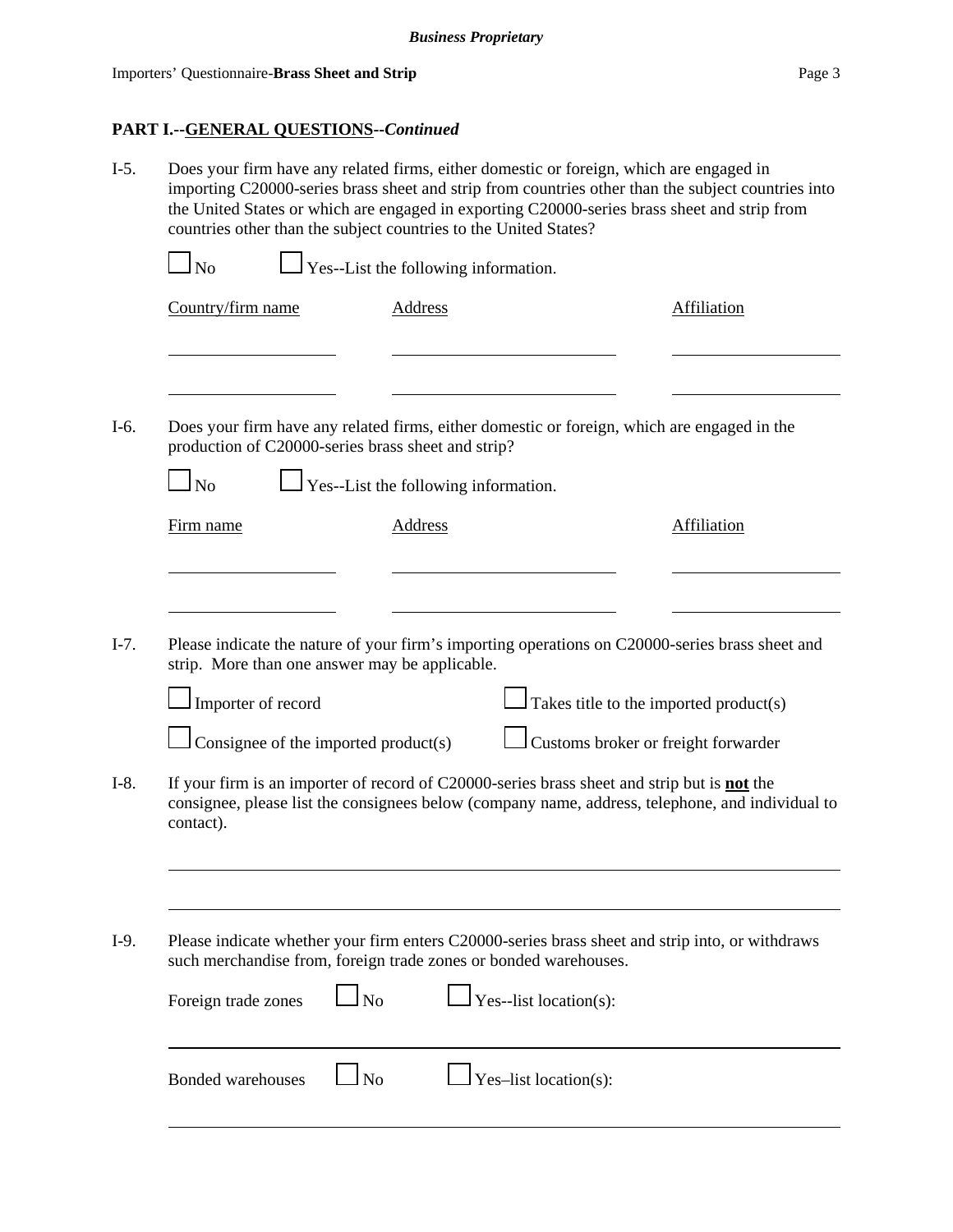# **PART I.--GENERAL QUESTIONS--***Continued*

I-10. Please indicate whether your firm imports C20000-series brass sheet and strip under the TIB (temporary importation under bond) program.

| N∩ |  |
|----|--|

 $\Box$  Yes

I-11. In Parts II and III of this questionnaire we request a copy of your company's business plan. Does your company or any related firm have a business plan or any internal documents that describe, discuss, or analyze expected future market conditions for C20000-series brass sheet and strip?

| Nο |
|----|
|    |

- $\Box$  Yes--Please provide the requested documents. If you are not providing the requested documents, please explain why not.
- I-12. To your knowledge, have the products subject to this review been the subject of any other import relief investigations in the United States or in any other countries?

| N٥ |  |
|----|--|
|----|--|

 $\Box$  Yes--Please specify.

# **PART II.--TRADE AND RELATED INFORMATION**

Further information on this part of the questionnaire can be obtained from Vincent Honnold (202-205-3314). **Supply all data requested on a calendar-year basis.**

II-1. Who should be contacted regarding the requested trade and related information?

Company contact:

| Name and title |  |  |
|----------------|--|--|
|                |  |  |

E-mail address

II-2. Has your firm experienced any plant openings, relocations, expansions, acquisitions, consolidations, closures, or prolonged shutdowns because of strikes or equipment failure, or any other change in the character of your operations or organization relating to the importation of C20000-series brass sheet and strip since 1999?

**No Yes--Supply details as to the time, nature, and significance of such changes.**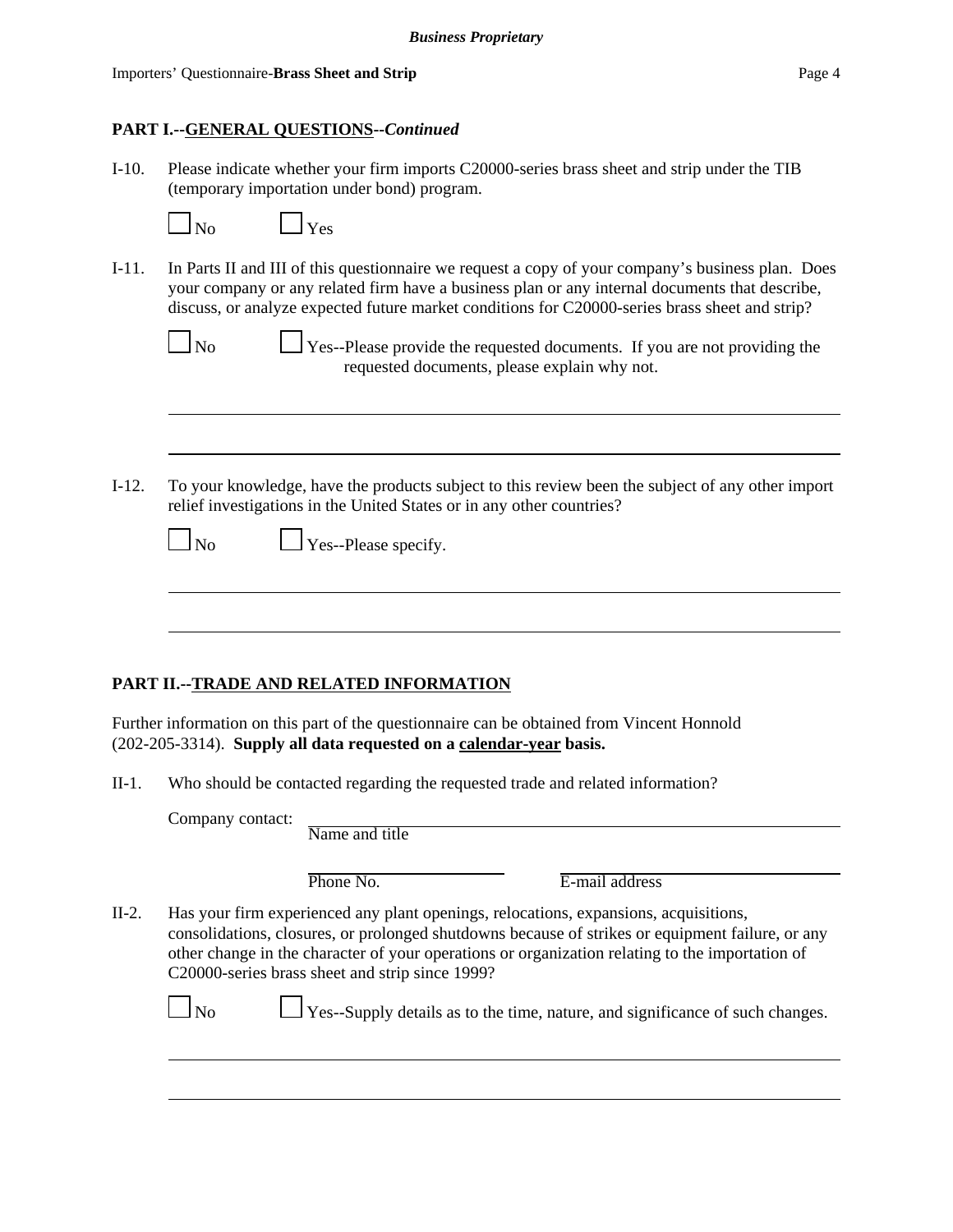Importers' Questionnaire-**Brass Sheet and Strip** Page 5

# **PART II.--TRADE AND RELATED INFORMATION--***Continued*

| $II-3.$ | Does your firm anticipate any changes in the character of your operations or organization (as<br>noted above) relating to the importation of C20000-series brass sheet and strip in the future?                                                                                                                                                    |  |  |  |  |
|---------|----------------------------------------------------------------------------------------------------------------------------------------------------------------------------------------------------------------------------------------------------------------------------------------------------------------------------------------------------|--|--|--|--|
|         | Yes--Supply details as to the time, nature, and significance of such changes<br>$\ln$<br>and provide underlying assumptions, along with relevant portions of<br>business plans or other supporting documentation, that address this<br>issue.                                                                                                      |  |  |  |  |
|         |                                                                                                                                                                                                                                                                                                                                                    |  |  |  |  |
| $II-4.$ | Would your firm anticipate any changes in the character of your operations or organization (as<br>noted above) relating to the importation of C20000-series brass sheet and strip in the future if the<br>countervailing duty and antidumping duty orders on C20000-series brass sheet and strip from the<br>subject countries were to be revoked? |  |  |  |  |
|         | $\perp$ Yes--Supply details as to the time, nature, and significance of such changes<br>$\Box$ No<br>and provide underlying assumptions, along with relevant portions of<br>business plans or other supporting documentation, that address this<br>issue.                                                                                          |  |  |  |  |
| $II-5.$ | Has your firm imported or arranged for the importation of C20000-series brass sheet and strip<br>from the subject countries for delivery after September 30, 2005?                                                                                                                                                                                 |  |  |  |  |
|         | Yes--Indicate when such orders are to be delivered and the quantities involved.<br>No                                                                                                                                                                                                                                                              |  |  |  |  |
|         |                                                                                                                                                                                                                                                                                                                                                    |  |  |  |  |
| II-6.   | If your firm also produces C20000-series brass sheet and strip in the United States, please<br>indicate your reasons for importing this product. If your reasons differ by source, please<br>elaborate.                                                                                                                                            |  |  |  |  |
|         |                                                                                                                                                                                                                                                                                                                                                    |  |  |  |  |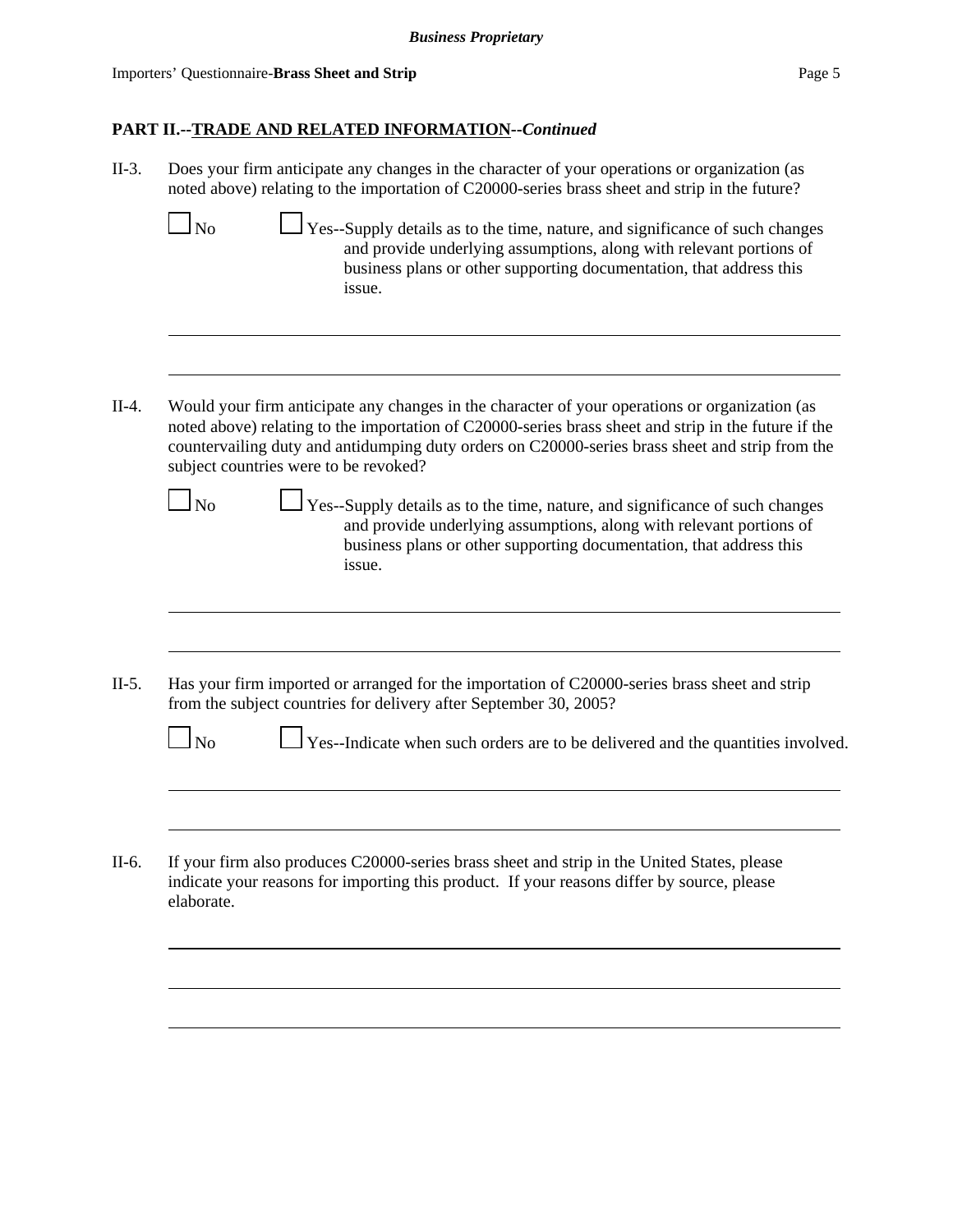Importers' Questionnaire-**Brass Sheet and Strip** Page 6

# **PART II.--TRADE AND RELATED INFORMATION--***Continued*

- II-7. At any time since January 1, 1999, has your firm imported C20000-series brass sheet and strip produced by Ratcliffs (Canada) Ltd. (not to be confused with Wolverine Ratcliffs, Inc.)?
	- $\Box$  No  $\Box$  Yes–Do not include your imports from Ratcliffs (Canada) Ltd. in the data you provide in response to questions II-8a and II-8b. Rather, photocopy those questions and report your data for your imports from Ratcliffs (Canada) Ltd. separately.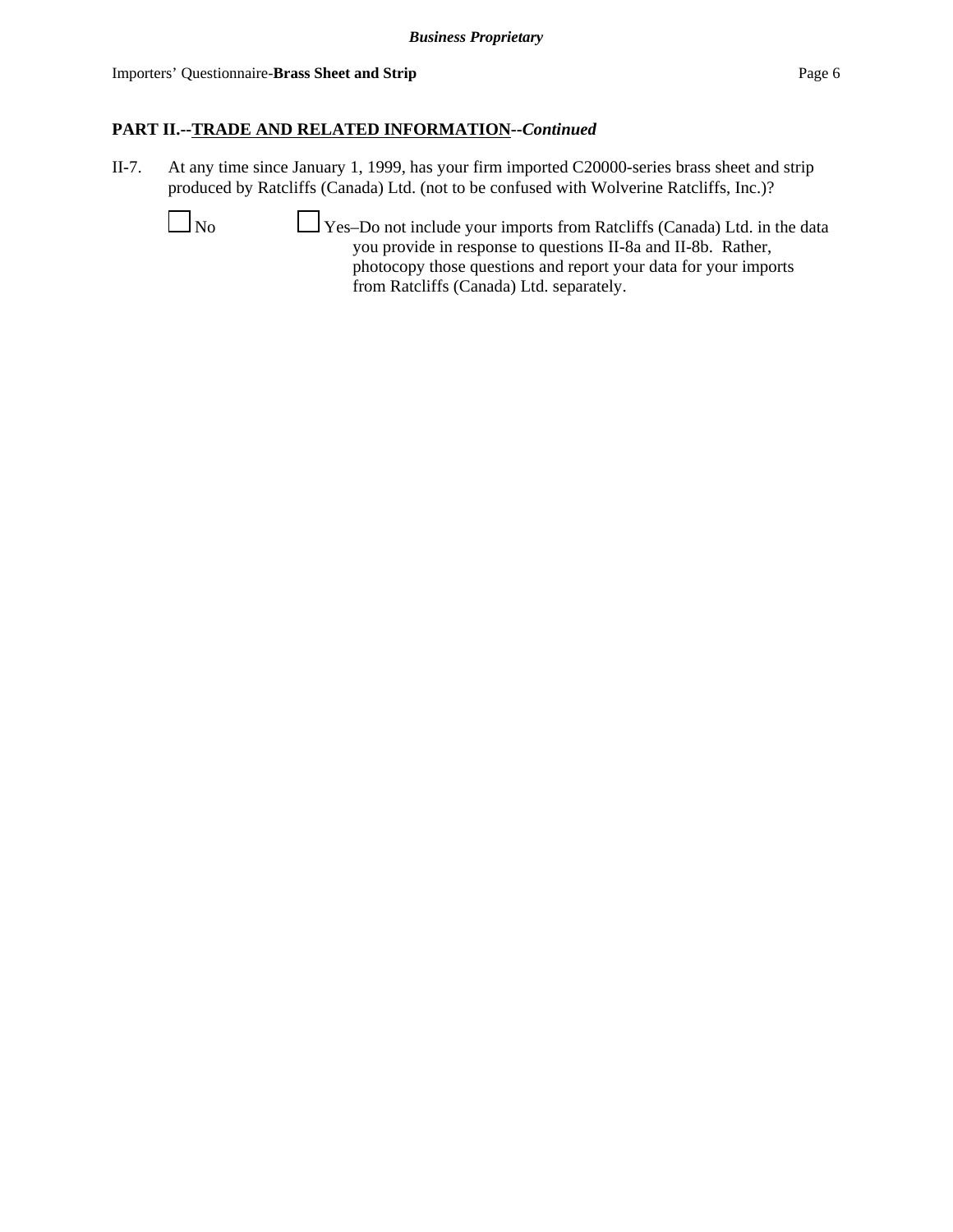#### **PART II.--TRADE AND RELATED INFORMATION--***Continued*

II-8a. **C20000-SERIES BRASS SHEET AND STRIP--IMPORTS BY SOURCE**.--Report your firm's imports and your firm's shipments and inventories of **C20000-series brass sheet and strip** imported by your firm during 1999-2004. (See definitions in the instruction booklet.) **Report separately for each country listed on page 1 of the questionnaire and for all other sources combined. Photocopy as many pages as you need and identify the country for which you are reporting in the space provided.**

| Country (specify)                                                                                                                                                                                                                                 |      |      |      | All other sources combined <sup>1</sup> |      |      |
|---------------------------------------------------------------------------------------------------------------------------------------------------------------------------------------------------------------------------------------------------|------|------|------|-----------------------------------------|------|------|
| (Quantity in 1,000 pounds, value in \$1,000)                                                                                                                                                                                                      |      |      |      |                                         |      |      |
| <b>Item</b>                                                                                                                                                                                                                                       | 1999 | 2000 | 2001 | 2002                                    | 2003 | 2004 |
| <b>BEGINNING-OF-PERIOD INVENTORIES (quantity)</b>                                                                                                                                                                                                 |      |      |      |                                         |      |      |
| <b>IMPORTS:2</b>                                                                                                                                                                                                                                  |      |      |      |                                         |      |      |
| Quantity of imports                                                                                                                                                                                                                               |      |      |      |                                         |      |      |
| Value of imports                                                                                                                                                                                                                                  |      |      |      |                                         |      |      |
| <b>U.S. SHIPMENTS:</b>                                                                                                                                                                                                                            |      |      |      |                                         |      |      |
| <b>Commercial shipments:</b>                                                                                                                                                                                                                      |      |      |      |                                         |      |      |
| Quantity of commercial shipments                                                                                                                                                                                                                  |      |      |      |                                         |      |      |
| Value of commercial shipments                                                                                                                                                                                                                     |      |      |      |                                         |      |      |
| Internal consumption/company transfers:                                                                                                                                                                                                           |      |      |      |                                         |      |      |
| Quantity of internal consumption/transfers                                                                                                                                                                                                        |      |      |      |                                         |      |      |
| Value <sup>3</sup> of internal consumption/transfers                                                                                                                                                                                              |      |      |      |                                         |      |      |
| <b>EXPORT SHIPMENTS:4</b>                                                                                                                                                                                                                         |      |      |      |                                         |      |      |
| Quantity of export shipments                                                                                                                                                                                                                      |      |      |      |                                         |      |      |
| Value of export shipments                                                                                                                                                                                                                         |      |      |      |                                         |      |      |
| END-OF-PERIOD INVENTORIES <sup>5</sup> (quantity)                                                                                                                                                                                                 |      |      |      |                                         |      |      |
| <b>U.S. SHIPMENTS TO REROLLERS (quantity)</b>                                                                                                                                                                                                     |      |      |      |                                         |      |      |
| <b>U.S. SHIPMENTS TO DISTRIBUTORS (quantity)</b>                                                                                                                                                                                                  |      |      |      |                                         |      |      |
| <b>U.S. SHIPMENTS TO END USERS (quantity)</b>                                                                                                                                                                                                     |      |      |      |                                         |      |      |
| <sup>1</sup> Please identify these sources:                                                                                                                                                                                                       |      |      |      |                                         |      |      |
| <sup>2</sup> Please identify the foreign producers, if known: _______________________________                                                                                                                                                     |      |      |      |                                         |      |      |
| <sup>3</sup> Sales to related firms (including internal consumption) must be valued at fair market value. In the event that<br>you use a different basis for valuing these sales within your company, please specify that basis (e.g., cost, cost |      |      |      |                                         |      |      |

4 Identify your principal export markets:

plus, etc.) and provide value data using that basis for 1999-2004 below:

<sup>5</sup> Reconciliation of data</u>.--Please note that the **quantities** reported above should reconcile as follows: beginning-of-period inventories, plus imports, less total shipments, equals end-of-period inventories. Do the data reported reconcile?

Yes **No--Please explain:**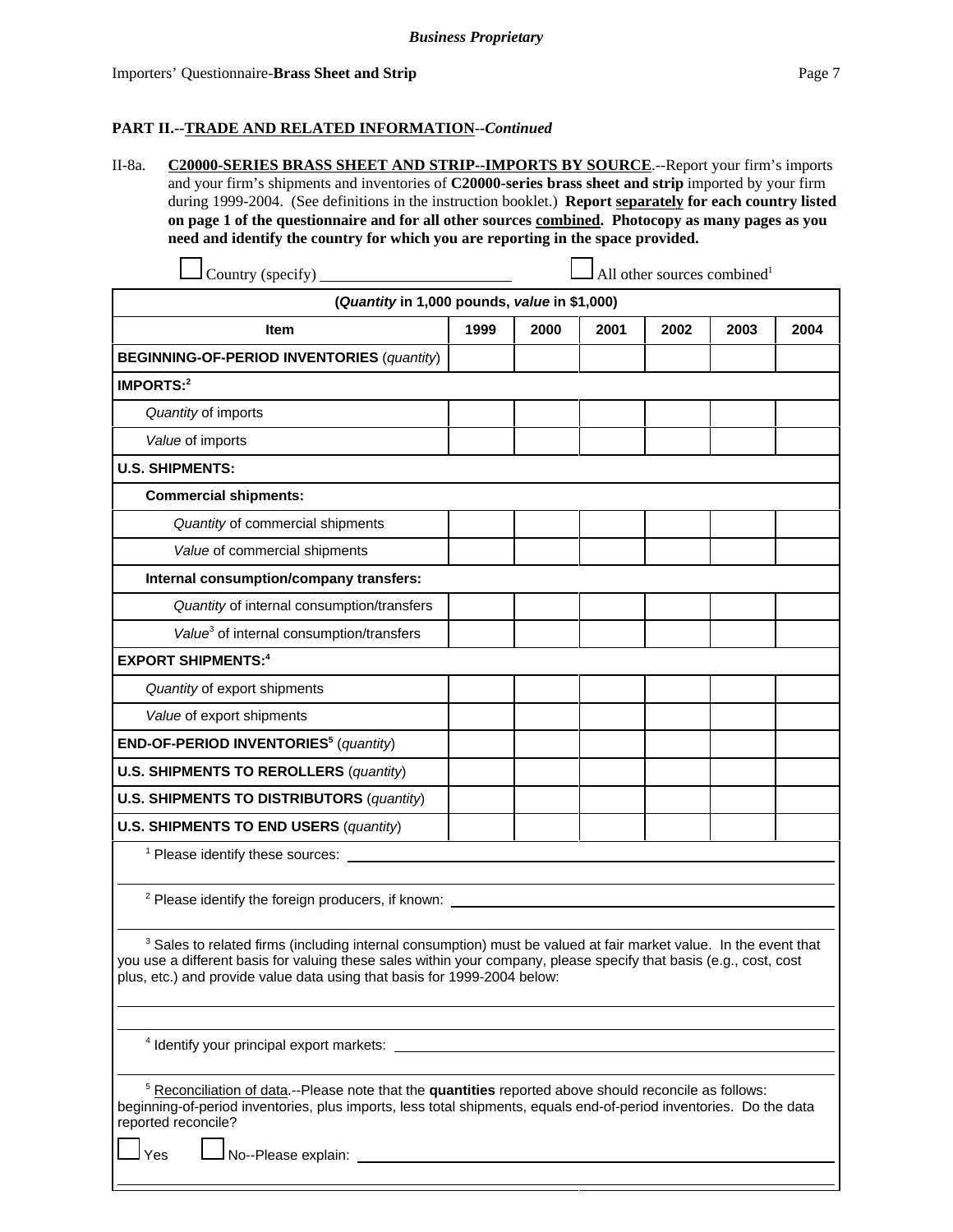#### **PART II.--TRADE AND RELATED INFORMATION--***Continued*

II-8b. **C20000-SERIES BRASS SHEET AND STRIP--IMPORTS BY SOURCE**.--Report your firm's imports and your firm's shipments and inventories of **C20000-series brass sheet and strip** imported by your firm during the specified January-September periods. (See definitions in the instruction booklet.) **Report separately for each country listed on page 1 of the questionnaire and for all other sources combined. Photocopy as many pages as you need and identify the country for which you are reporting in the space provided.**

| Country (specify)                                                                                                                                                                                                                                                                                                                                      | All other sources combined <sup>1</sup> |                        |  |  |  |  |
|--------------------------------------------------------------------------------------------------------------------------------------------------------------------------------------------------------------------------------------------------------------------------------------------------------------------------------------------------------|-----------------------------------------|------------------------|--|--|--|--|
| (Quantity in 1,000 pounds, value in \$1,000)                                                                                                                                                                                                                                                                                                           |                                         |                        |  |  |  |  |
| <b>Item</b>                                                                                                                                                                                                                                                                                                                                            | January-September 2004                  | January-September 2005 |  |  |  |  |
| <b>BEGINNING-OF-PERIOD INVENTORIES (quantity)</b>                                                                                                                                                                                                                                                                                                      |                                         |                        |  |  |  |  |
| <b>IMPORTS:2</b>                                                                                                                                                                                                                                                                                                                                       |                                         |                        |  |  |  |  |
| Quantity of imports                                                                                                                                                                                                                                                                                                                                    |                                         |                        |  |  |  |  |
| Value of imports                                                                                                                                                                                                                                                                                                                                       |                                         |                        |  |  |  |  |
| <b>U.S. SHIPMENTS:</b>                                                                                                                                                                                                                                                                                                                                 |                                         |                        |  |  |  |  |
| <b>Commercial shipments:</b>                                                                                                                                                                                                                                                                                                                           |                                         |                        |  |  |  |  |
| Quantity of commercial shipments                                                                                                                                                                                                                                                                                                                       |                                         |                        |  |  |  |  |
| Value of commercial shipments                                                                                                                                                                                                                                                                                                                          |                                         |                        |  |  |  |  |
| Internal consumption/company transfers:                                                                                                                                                                                                                                                                                                                |                                         |                        |  |  |  |  |
| Quantity of internal consumption/transfers                                                                                                                                                                                                                                                                                                             |                                         |                        |  |  |  |  |
| Value <sup>3</sup> of internal consumption/transfers                                                                                                                                                                                                                                                                                                   |                                         |                        |  |  |  |  |
| <b>EXPORT SHIPMENTS:4</b>                                                                                                                                                                                                                                                                                                                              |                                         |                        |  |  |  |  |
| Quantity of export shipments                                                                                                                                                                                                                                                                                                                           |                                         |                        |  |  |  |  |
| Value of export shipments                                                                                                                                                                                                                                                                                                                              |                                         |                        |  |  |  |  |
| END-OF-PERIOD INVENTORIES <sup>5</sup> (quantity)                                                                                                                                                                                                                                                                                                      |                                         |                        |  |  |  |  |
| <b>U.S. SHIPMENTS TO REROLLERS (quantity)</b>                                                                                                                                                                                                                                                                                                          |                                         |                        |  |  |  |  |
| <b>U.S. SHIPMENTS TO DISTRIBUTORS (quantity)</b>                                                                                                                                                                                                                                                                                                       |                                         |                        |  |  |  |  |
| <b>U.S. SHIPMENTS TO END USERS (quantity)</b>                                                                                                                                                                                                                                                                                                          |                                         |                        |  |  |  |  |
| <sup>1</sup> Please identify these sources:                                                                                                                                                                                                                                                                                                            |                                         |                        |  |  |  |  |
| <sup>2</sup> Please identify the foreign producers, if known:                                                                                                                                                                                                                                                                                          |                                         |                        |  |  |  |  |
| <sup>3</sup> Sales to related firms (including internal consumption) must be valued at fair market value. In the event that<br>you use a different basis for valuing these sales within your company, please specify that basis (e.g., cost, cost<br>plus, etc.) and provide value data using that basis for January-September of 2004 and 2005 below: |                                         |                        |  |  |  |  |
| <sup>4</sup> Identify your principal export markets:                                                                                                                                                                                                                                                                                                   |                                         |                        |  |  |  |  |

<sup>5</sup> Reconciliation of data.--Please note that the **quantities** reported above should reconcile as follows: beginning-of-period inventories, plus imports, less total shipments, equals end-of-period inventories. Do the data reported reconcile?

Yes <u>L</u>No--Please explain: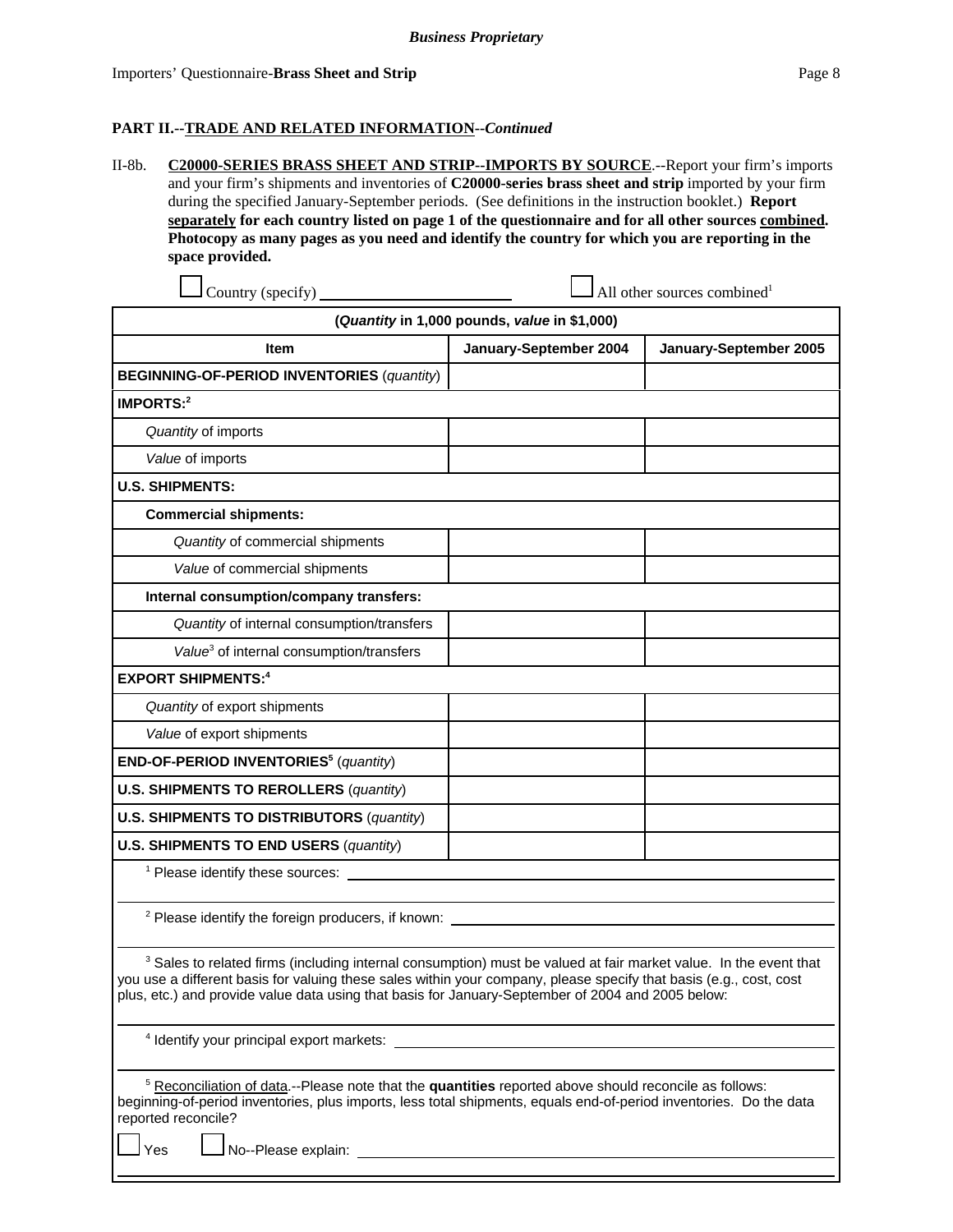# **PART II.--TRADE AND RELATED INFORMATION--***Continued*

| II-9.    | Describe the significance of the existing countervailing duty and antidumping duty orders<br>covering imports of C20000-series brass sheet and strip from the subject countries in terms of<br>their effect on your firm's imports, U.S. shipments of imports, and inventories. You may wish to<br>compare your firm's operations before and after the imposition of the orders.                                                                                                                                                                                                                 |
|----------|--------------------------------------------------------------------------------------------------------------------------------------------------------------------------------------------------------------------------------------------------------------------------------------------------------------------------------------------------------------------------------------------------------------------------------------------------------------------------------------------------------------------------------------------------------------------------------------------------|
|          |                                                                                                                                                                                                                                                                                                                                                                                                                                                                                                                                                                                                  |
| $II-10.$ | Would your firm anticipate any changes in its imports, U.S. shipments of imports, or inventories<br>of C20000-series brass sheet and strip in the future if the countervailing duty and antidumping<br>duty orders on C20000-series brass sheet and strip from the subject countries were to be revoked?<br>Yes--Supply details as to the time, nature, and significance of such changes<br>$\overline{\text{No}}$<br>and provide underlying assumptions, along with relevant portions of<br>business plans or other supporting documentation, for any trends or<br>projections you may provide. |
|          |                                                                                                                                                                                                                                                                                                                                                                                                                                                                                                                                                                                                  |
|          |                                                                                                                                                                                                                                                                                                                                                                                                                                                                                                                                                                                                  |
|          |                                                                                                                                                                                                                                                                                                                                                                                                                                                                                                                                                                                                  |
|          |                                                                                                                                                                                                                                                                                                                                                                                                                                                                                                                                                                                                  |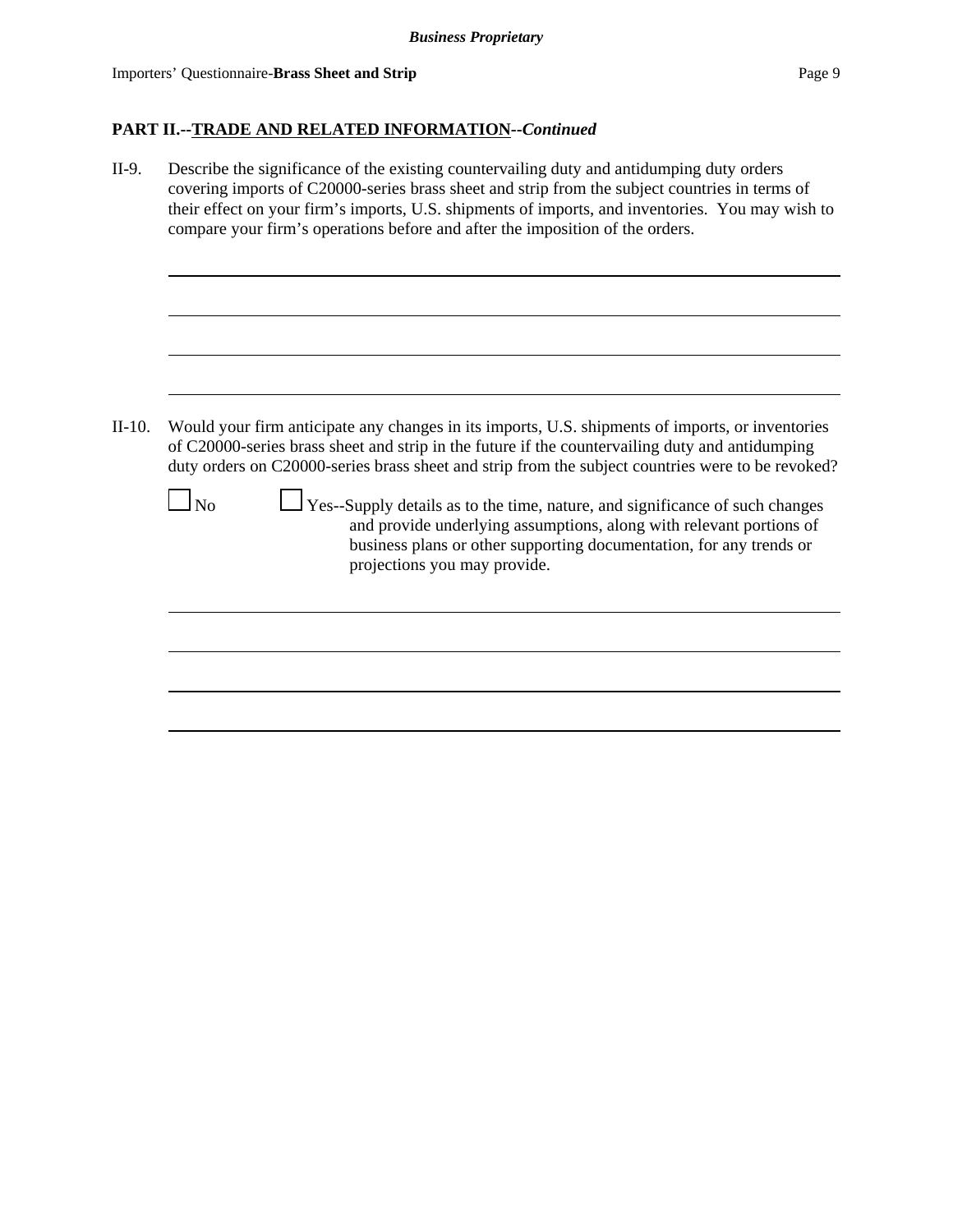# **PART III.--PRICING AND MARKET FACTORS**

Further information on this part of the questionnaire can be obtained from Kelly Clark (202-205-3166).

III-1. Who should be contacted regarding the requested pricing and related information?

Company contact:

Name and title

Phone No. **E**-mail address

# **Section III-A.--PRICE DATA**

This section requests quarterly quantity and value data on your firm's U.S. shipments of the following products imported from Brazil, Canada, France, Germany, Italy, and Japan and sold in the U.S. market during January 1999-September 2005. Values should be for arms-length sales to unrelated U.S. customers, f.o.b. U.S. point of shipment, net of returns, refunds, discounts, and credits. Please report toll account and non-toll account shipments separately on the pages provided. **Do not include prices for any brass sheet and strip imported from Ratcliffs (Canada) Ltd. (not to be confused with Wolverine Ratcliffs, Inc.).**

*Product 1***. Builders' hardware, CDA end-use classification 110, CDA alloy 260, 0.012-inch to 0.024-inch thick by 2 inches to 12 inches in width.**

*Product 2***. Distributors, CDA end-use classification 920, CDA alloy 260, 0.020-inch to 0.025-inch thick by maximum yield width.**

 *Product 3***. Reroll, CDA end-use classification 910, CDA alloy 260, 0.050-inch to 0.080-inch thick by maximum yield width.**

 *Product 4***. Wiring devices, lamp shells and sockets, CDA end-use classification 440, CDA alloy 260, 0.011-inch to 0.020-inch thick by 2 inches to 12 inches in width.**

*Product 5***. Automotive electrical, CDA end-use classification 320, CDA alloy 230 and/or alloy 260, 0.0098-inch to 0.020-inch thick by 0.5 inch to 2 inches in width, not tin-coated.**

 *Product 6***. Closures, CDA end-use classification 620, CDA alloy 260, 0.010-0.016 inch thick by 1 inch to 4 inches in width.**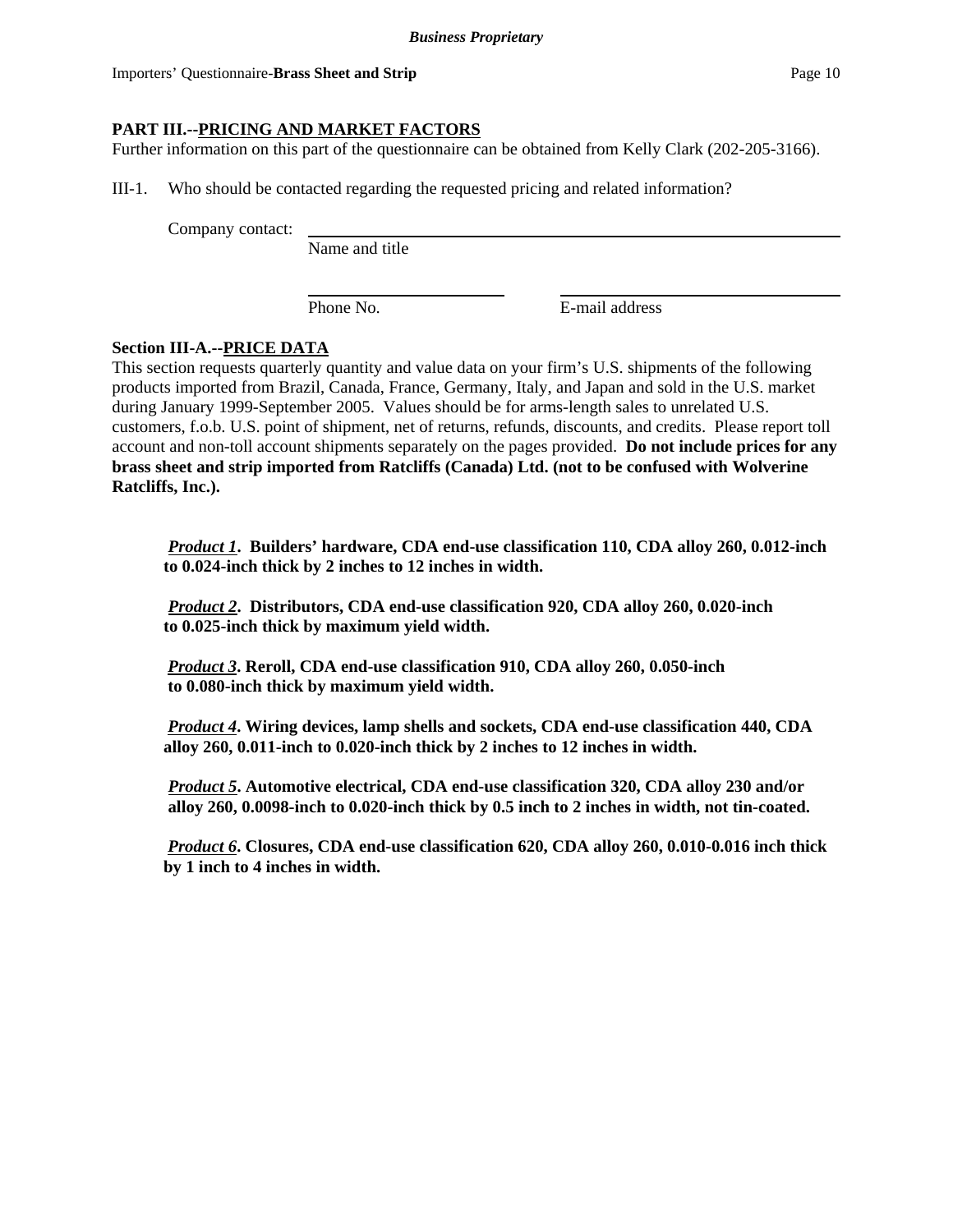Importers' Questionnaire-**Brass Sheet and Strip Page 11 Page 11** 

#### **PART III.--PRICING AND MARKET FACTORS--***Continued*

**COPY THIS PAGE AS NECESSARY.** Complete a separate page for each of the specified products imported and sold by your firm. Indicate in the space provided at the top of this page the product for which pricing is reported. Report separately for each country (Brazil, Canada, France, Germany, Italy, and Japan) from which you purchased brass sheet and strip. **TOLL ACCOUNT SALES**

**PRODUCT NUMBER**:\_\_\_\_\_\_\_\_ **COUNTRY:\_\_\_\_\_\_\_\_**

description of your product:

| (Quantity in 1,000 pounds, values in \$1,000)                                                                                                                                                                                                                                                                              |          |                          |                    |                          |
|----------------------------------------------------------------------------------------------------------------------------------------------------------------------------------------------------------------------------------------------------------------------------------------------------------------------------|----------|--------------------------|--------------------|--------------------------|
| Period of shipment                                                                                                                                                                                                                                                                                                         | Quantity | <b>Fabrication Value</b> | <b>Metal Value</b> | Total Value <sup>1</sup> |
| 1999:                                                                                                                                                                                                                                                                                                                      |          |                          |                    |                          |
| January-March                                                                                                                                                                                                                                                                                                              |          |                          |                    |                          |
| April-June                                                                                                                                                                                                                                                                                                                 |          |                          |                    |                          |
| July-September                                                                                                                                                                                                                                                                                                             |          |                          |                    |                          |
| October-December                                                                                                                                                                                                                                                                                                           |          |                          |                    |                          |
| 2000:                                                                                                                                                                                                                                                                                                                      |          |                          |                    |                          |
| January-March                                                                                                                                                                                                                                                                                                              |          |                          |                    |                          |
| April-June                                                                                                                                                                                                                                                                                                                 |          |                          |                    |                          |
| July-September                                                                                                                                                                                                                                                                                                             |          |                          |                    |                          |
| October-December                                                                                                                                                                                                                                                                                                           |          |                          |                    |                          |
| 2001:                                                                                                                                                                                                                                                                                                                      |          |                          |                    |                          |
| January-March                                                                                                                                                                                                                                                                                                              |          |                          |                    |                          |
| April-June                                                                                                                                                                                                                                                                                                                 |          |                          |                    |                          |
| July-September                                                                                                                                                                                                                                                                                                             |          |                          |                    |                          |
| October-December                                                                                                                                                                                                                                                                                                           |          |                          |                    |                          |
| 2002:                                                                                                                                                                                                                                                                                                                      |          |                          |                    |                          |
| January-March                                                                                                                                                                                                                                                                                                              |          |                          |                    |                          |
| April-June                                                                                                                                                                                                                                                                                                                 |          |                          |                    |                          |
| July-September                                                                                                                                                                                                                                                                                                             |          |                          |                    |                          |
| October-December                                                                                                                                                                                                                                                                                                           |          |                          |                    |                          |
| 2003:                                                                                                                                                                                                                                                                                                                      |          |                          |                    |                          |
| January-March                                                                                                                                                                                                                                                                                                              |          |                          |                    |                          |
| April-June                                                                                                                                                                                                                                                                                                                 |          |                          |                    |                          |
| July-September                                                                                                                                                                                                                                                                                                             |          |                          |                    |                          |
| October-December                                                                                                                                                                                                                                                                                                           |          |                          |                    |                          |
| 2004:                                                                                                                                                                                                                                                                                                                      |          |                          |                    |                          |
| January-March                                                                                                                                                                                                                                                                                                              |          |                          |                    |                          |
| April-June                                                                                                                                                                                                                                                                                                                 |          |                          |                    |                          |
| July-September                                                                                                                                                                                                                                                                                                             |          |                          |                    |                          |
| October-December                                                                                                                                                                                                                                                                                                           |          |                          |                    |                          |
| 2005:                                                                                                                                                                                                                                                                                                                      |          |                          |                    |                          |
| January-March                                                                                                                                                                                                                                                                                                              |          |                          |                    |                          |
| April-June                                                                                                                                                                                                                                                                                                                 |          |                          |                    |                          |
| July-September                                                                                                                                                                                                                                                                                                             |          |                          |                    |                          |
| <sup>1</sup> Net values (i.e., gross sales values less all discounts, allowances, rebates, prepaid freight, and the value of returned goods),<br>f.o.b. your U.S. point of shipment.<br>Note .-- If your product does not exactly meet the product specifications but is competitive with the specified product, provide a |          |                          |                    |                          |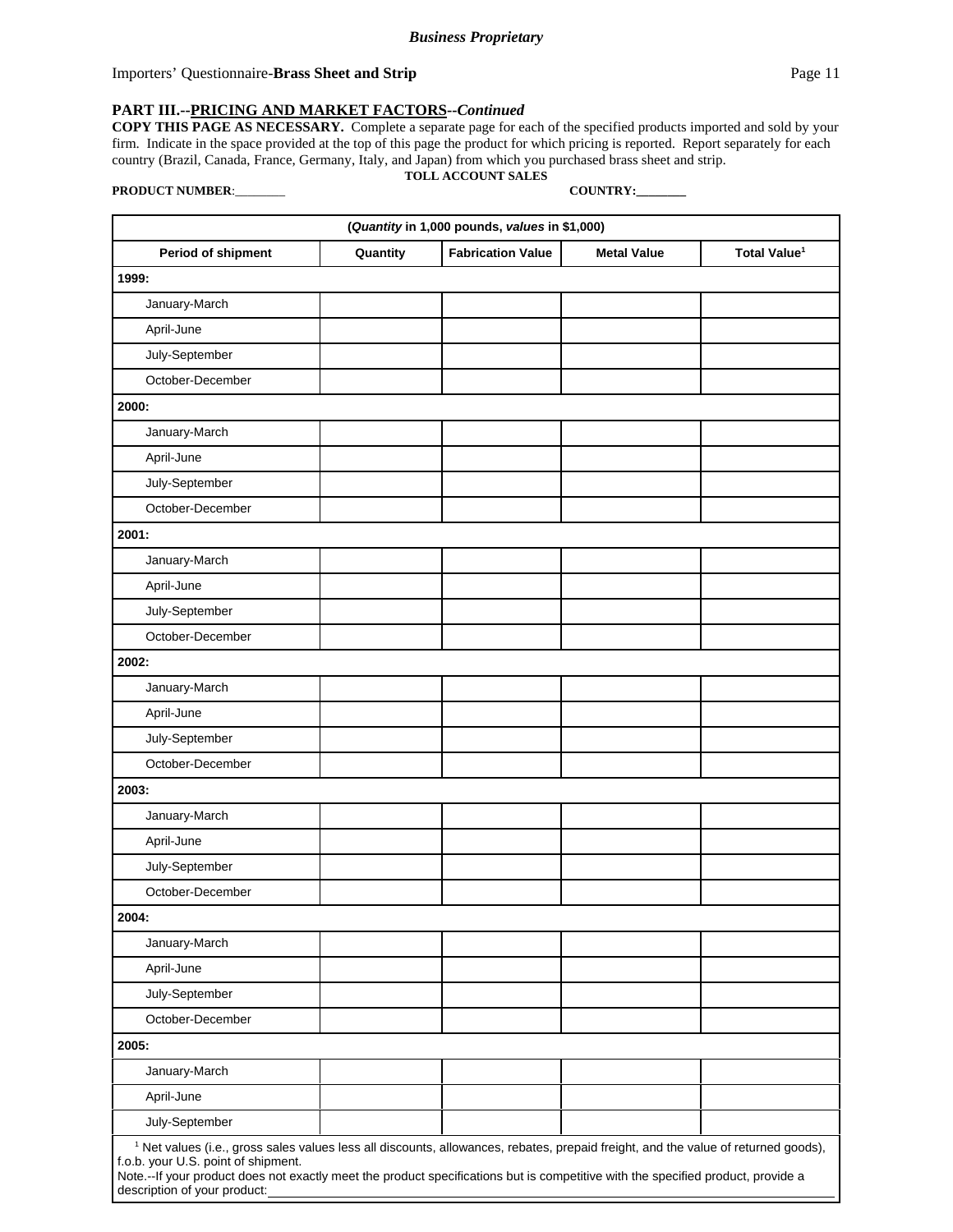Importers' Questionnaire-**Brass Sheet and Strip** Page 12

#### **PART III.--PRICING AND MARKET FACTORS--***Continued*

**COPY THIS PAGE AS NECESSARY.** Complete a separate page for each of the specified products imported and sold by your firm. Indicate in the space provided at the top of this page the product for which pricing is reported. Report separately for each country (Brazil, Canada, France, Germany, Italy, and Japan) from which you purchased brass sheet and strip. **NON-TOLL ACCOUNT SALES**

**PRODUCT NUMBER**:\_\_\_\_\_\_\_\_ **COUNTRY**:\_\_\_\_\_\_\_\_

description of your product:

| (Quantity in 1,000 pounds, values in \$1,000)                                                                                                                                                                                                                                                                              |          |                          |                    |                          |
|----------------------------------------------------------------------------------------------------------------------------------------------------------------------------------------------------------------------------------------------------------------------------------------------------------------------------|----------|--------------------------|--------------------|--------------------------|
| Period of shipment                                                                                                                                                                                                                                                                                                         | Quantity | <b>Fabrication Value</b> | <b>Metal Value</b> | Total Value <sup>1</sup> |
| 1999:                                                                                                                                                                                                                                                                                                                      |          |                          |                    |                          |
| January-March                                                                                                                                                                                                                                                                                                              |          |                          |                    |                          |
| April-June                                                                                                                                                                                                                                                                                                                 |          |                          |                    |                          |
| July-September                                                                                                                                                                                                                                                                                                             |          |                          |                    |                          |
| October-December                                                                                                                                                                                                                                                                                                           |          |                          |                    |                          |
| 2000:                                                                                                                                                                                                                                                                                                                      |          |                          |                    |                          |
| January-March                                                                                                                                                                                                                                                                                                              |          |                          |                    |                          |
| April-June                                                                                                                                                                                                                                                                                                                 |          |                          |                    |                          |
| July-September                                                                                                                                                                                                                                                                                                             |          |                          |                    |                          |
| October-December                                                                                                                                                                                                                                                                                                           |          |                          |                    |                          |
| 2001:                                                                                                                                                                                                                                                                                                                      |          |                          |                    |                          |
| January-March                                                                                                                                                                                                                                                                                                              |          |                          |                    |                          |
| April-June                                                                                                                                                                                                                                                                                                                 |          |                          |                    |                          |
| July-September                                                                                                                                                                                                                                                                                                             |          |                          |                    |                          |
| October-December                                                                                                                                                                                                                                                                                                           |          |                          |                    |                          |
| 2002:                                                                                                                                                                                                                                                                                                                      |          |                          |                    |                          |
| January-March                                                                                                                                                                                                                                                                                                              |          |                          |                    |                          |
| April-June                                                                                                                                                                                                                                                                                                                 |          |                          |                    |                          |
| July-September                                                                                                                                                                                                                                                                                                             |          |                          |                    |                          |
| October-December                                                                                                                                                                                                                                                                                                           |          |                          |                    |                          |
| 2003:                                                                                                                                                                                                                                                                                                                      |          |                          |                    |                          |
| January-March                                                                                                                                                                                                                                                                                                              |          |                          |                    |                          |
| April-June                                                                                                                                                                                                                                                                                                                 |          |                          |                    |                          |
| July-September                                                                                                                                                                                                                                                                                                             |          |                          |                    |                          |
| October-December                                                                                                                                                                                                                                                                                                           |          |                          |                    |                          |
| 2004:                                                                                                                                                                                                                                                                                                                      |          |                          |                    |                          |
| January-March                                                                                                                                                                                                                                                                                                              |          |                          |                    |                          |
| April-June                                                                                                                                                                                                                                                                                                                 |          |                          |                    |                          |
| July-September                                                                                                                                                                                                                                                                                                             |          |                          |                    |                          |
| October-December                                                                                                                                                                                                                                                                                                           |          |                          |                    |                          |
| 2005:                                                                                                                                                                                                                                                                                                                      |          |                          |                    |                          |
| January-March                                                                                                                                                                                                                                                                                                              |          |                          |                    |                          |
| April-June                                                                                                                                                                                                                                                                                                                 |          |                          |                    |                          |
| July-September                                                                                                                                                                                                                                                                                                             |          |                          |                    |                          |
| <sup>1</sup> Net values (i.e., gross sales values less all discounts, allowances, rebates, prepaid freight, and the value of returned goods),<br>f.o.b. your U.S. point of shipment.<br>Note .-- If your product does not exactly meet the product specifications but is competitive with the specified product, provide a |          |                          |                    |                          |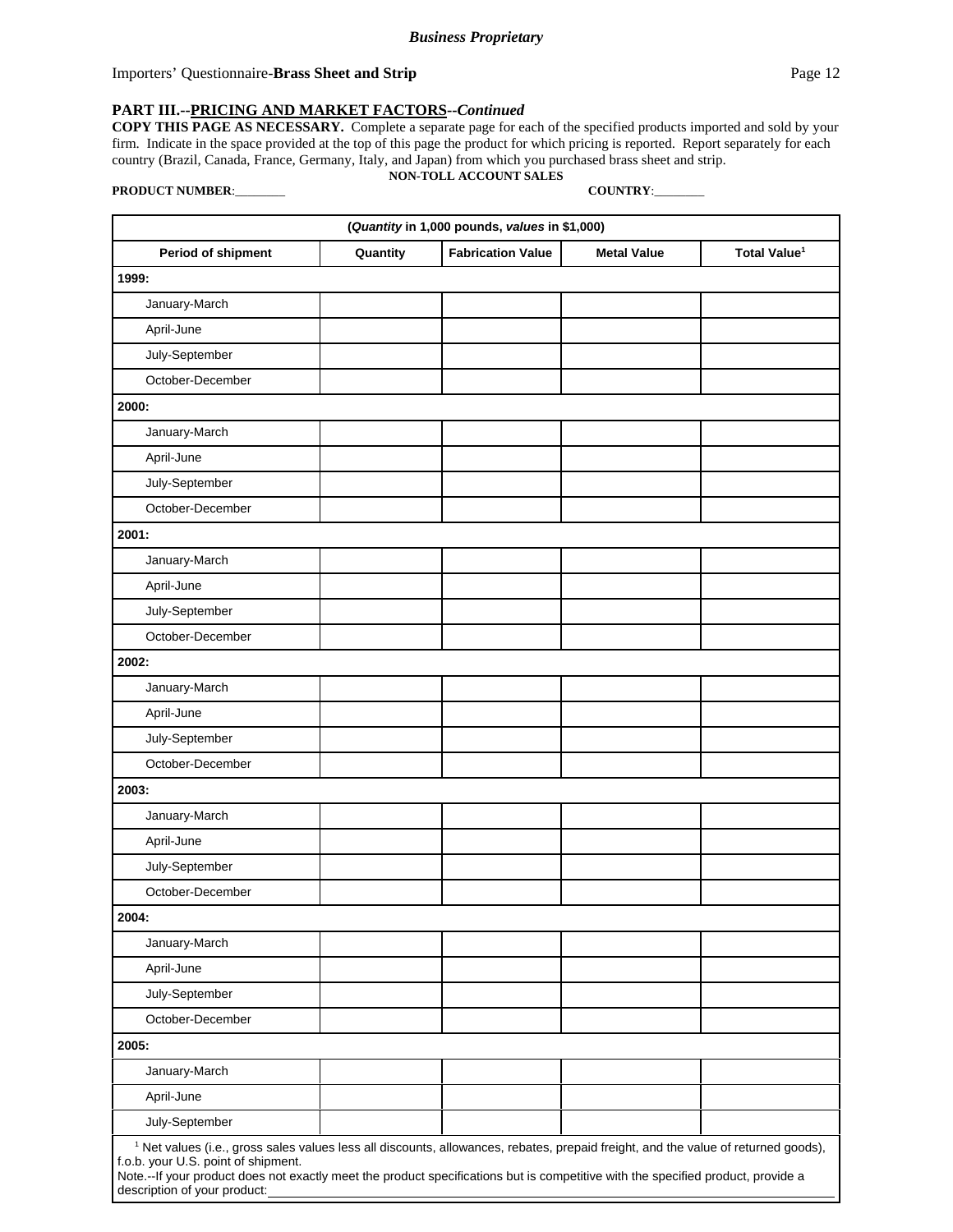#### **Section III-B.--PRICE-RELATED QUESTIONS**

- III-B-1. Please describe how your firm determines the prices that it charges for sales of C20000-series brass sheet and strip (transaction by transaction negotiation, contracts for multiple shipments, set price lists, etc.). If your firm issues price lists, please include a copy of a recent price list with your submission. If your price list is large, please submit sample pages.
- III-B-2. Please describe your firm's discount policy (quantity discounts, annual total volume discounts, etc.).
- III-B-3. What are your firm's typical sales terms for C20000-series brass sheet and strip imported from Brazil, Canada, France, Germany, Italy, and Japan (e.g., 2/10 net 30 days)? On what basis are your prices of such product usually quoted (e.g., f.o.b. port of entry, or delivered)?
- III-B-4. Approximately what share of your firm's sales of its C20000-series brass sheet and strip imported from Brazil, Canada, France, Germany, Italy, and Japan in 2004 was on a (1) longterm contract basis (multiple deliveries for more than 12 months), (2) short-term contract basis (multiple deliveries up to 12 months), and (3) spot sales basis (for a single delivery)? Please indicate if the shares differ depending on the country of origin.

| Type of sale         | Share of sales (percent) |
|----------------------|--------------------------|
| Long-term contracts  |                          |
| Short-term contracts |                          |
| Spot sales           |                          |

III-B-5. If you sell on a long-term contract basis, please answer the following questions with respect to provisions of a typical long-term contract.

| (a) What is the average duration of a contract? |  |
|-------------------------------------------------|--|
|                                                 |  |

- (b) Can prices be renegotiated during the contract period?
- (c) Does the contract fix quantity, price, or both?
- (d) Does the contract have a meet or release provision?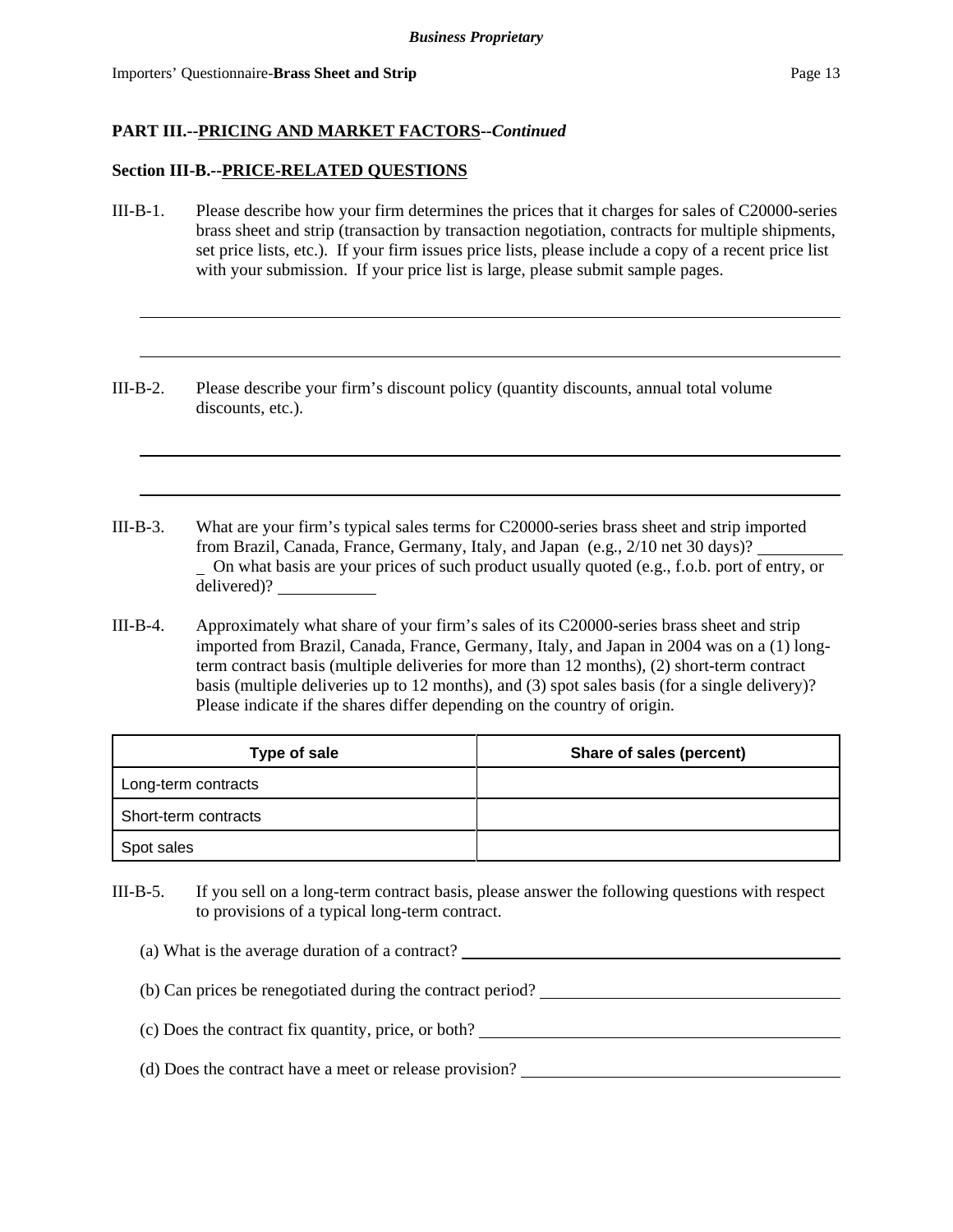### **Section III-B.--PRICE-RELATED QUESTIONS**

- III-B-6. If you sell on a short-term contract basis, please answer the following questions with respect to provisions of a typical short-term contract.
	- (a) What is the average duration of a contract?
	- (b) Can prices be renegotiated during the contract period?
	- (c) Does the contract fix quantity, price, or both?
	- (d) Does the contract have a meet or release provision?
- III-B-7. What is the average lead time between a customer's order and the date of delivery for your firm's sales of C20000-series brass sheet and strip?

| <b>Source</b>     | Share of 2004 sales | <b>Lead time</b> |
|-------------------|---------------------|------------------|
| From inventory    |                     |                  |
| Produced to order |                     |                  |
| <b>Total</b>      | 100%                |                  |

III-B-8. (a) What is the approximate percentage of the total delivered cost of C20000-series brass sheet and strip that is accounted for by U.S. inland transportation costs? percent.

(b) Who generally arranges the transportation to your customers' locations? Your firm or purchaser (check one).

- (c) What proportion of your sales occur within 100 miles of your storage or production facility? percent. 101 to 1,000 miles? percent. Over 1,000 miles? percent.
- III-B-9. (a) What are the geographic market areas in the United States served by your firm's C20000 series brass sheet and strip?

| $\Box$ Northeast $\Box$ Mid-Atlantic $\Box$ Midwest $\Box$ Southeast       |
|----------------------------------------------------------------------------|
| $\Box$ Southwest $\Box$ Rocky Mountains $\Box$ West Coast $\Box$ Northwest |
|                                                                            |

(b) Please indicate whether the geographic market area differs depending on the country of origin.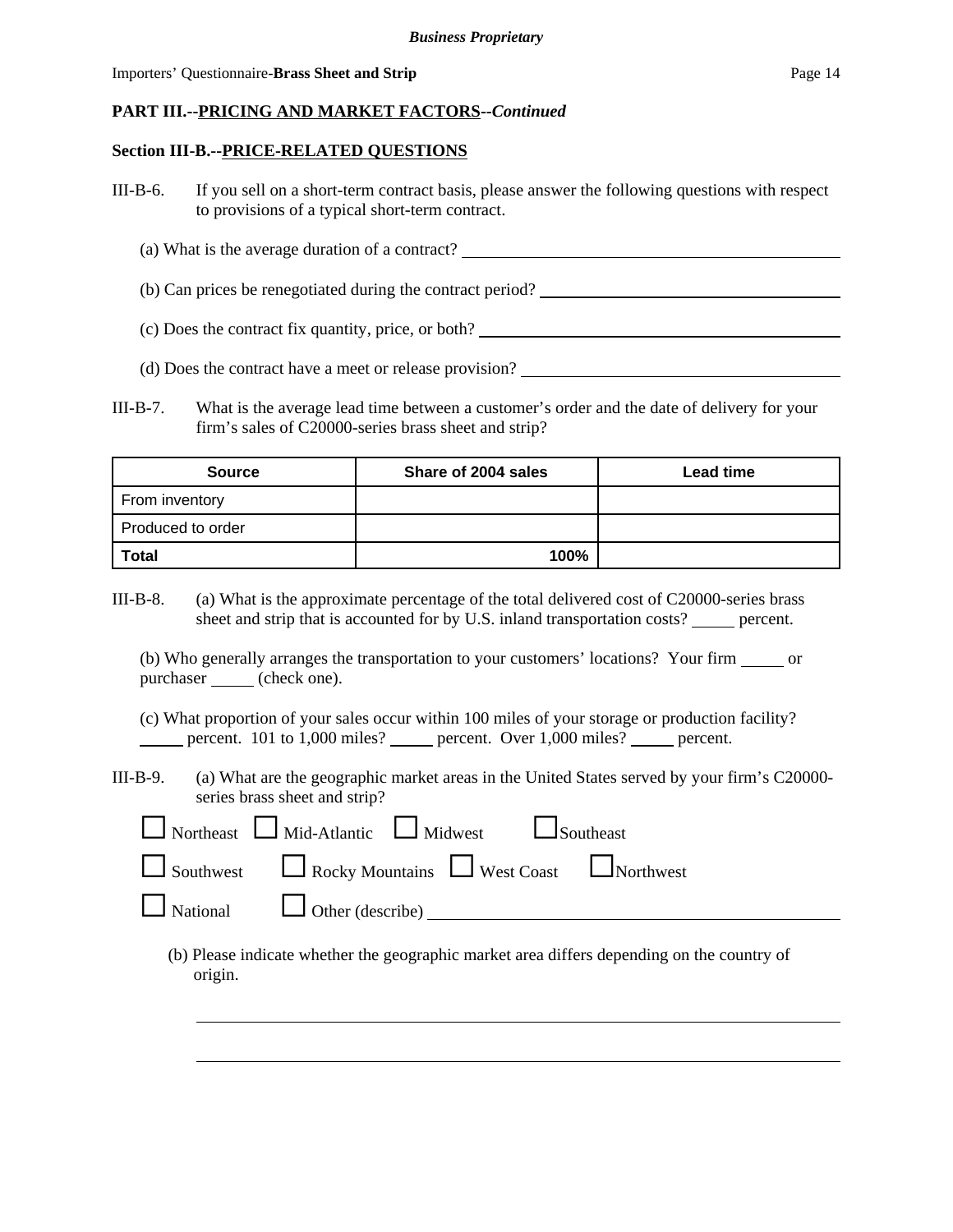|  | Importers' Questionnaire-Brass Sheet and Strip | Page 15 |  |
|--|------------------------------------------------|---------|--|
|--|------------------------------------------------|---------|--|

l

# **PART III.--PRICING AND MARKET FACTORS--***Continued*

### **Section III-B.--PRICE-RELATED QUESTIONS--***Continued*

III-B-10. Describe the end uses of the C20000-series brass sheet and strip that you import from Brazil, Canada, France, Germany, Italy, and Japan. For each end-use product, what percentage of the total cost is accounted for by brass sheet and strip?

| End use | Share of total cost accounted for by brass sheet and strip (percent) |  |
|---------|----------------------------------------------------------------------|--|
|         |                                                                      |  |

III-B-11. Have there been any changes in the end uses of C20000-series brass sheet and strip since 1999?

| $\Box$ No | $\Box$ Yes--Please describe. |
|-----------|------------------------------|
|           |                              |

- III-B-12. Do you anticipate any changes in terms of the end uses of C20000-series brass sheet and strip in the future?
	- $\Box$  No  $\Box$  Yes--Please describe and identify the time period. Provide any underlying assumptions, along with relevant portions of business plans or other supporting documentation, that address this issue.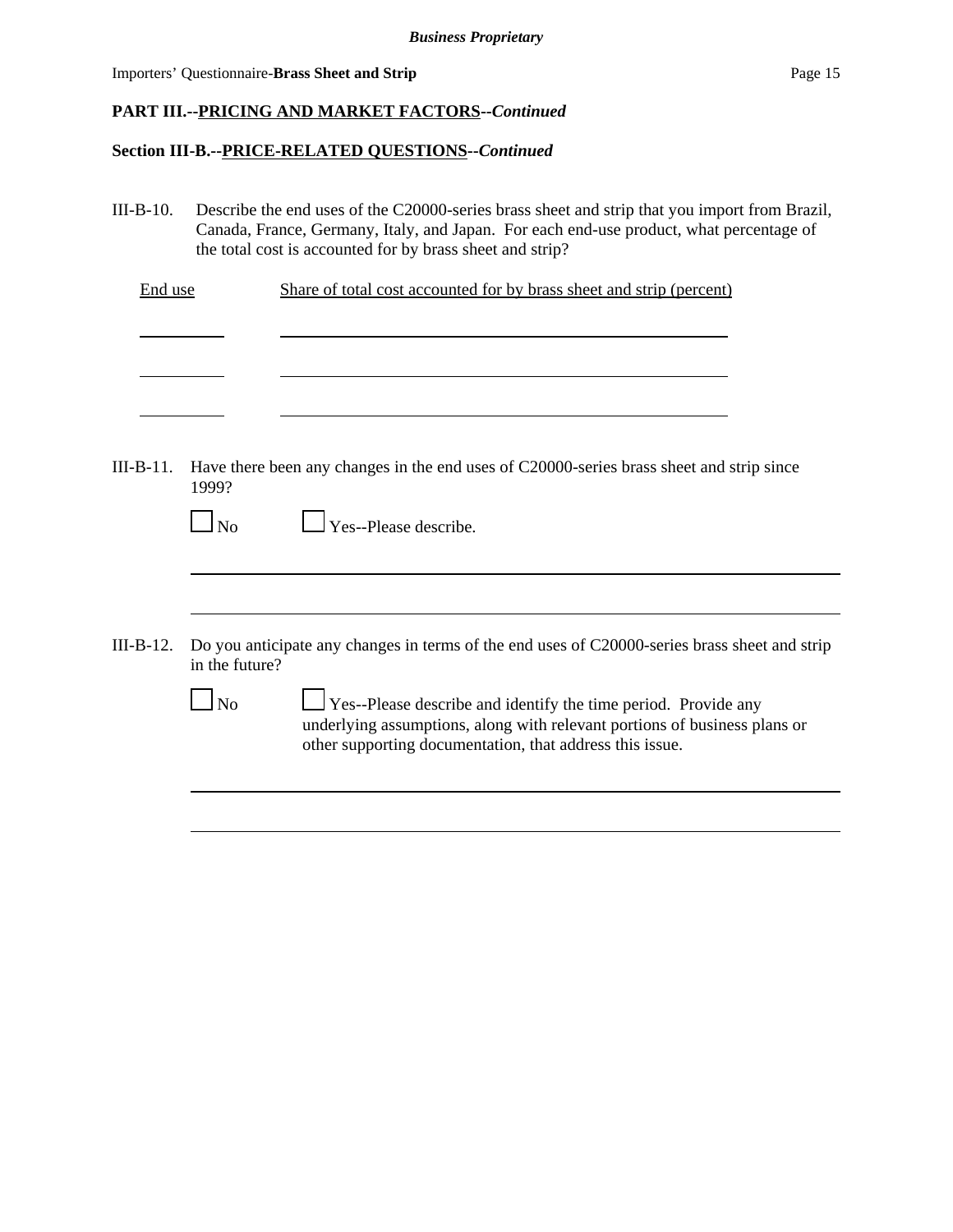#### **Section III-B.--PRICE-RELATED QUESTIONS--***Continued*

- III-B-13. (a) Please list in order of importance any products that may be substituted for C20000-series brass sheet and strip.
	- $(1)$  (2) (3)

(b) For each possible substitute product, please give examples of applications and end uses for which they are substitutes.

(c) Have changes in the prices of these products affected the price for C20000-series brass sheet and strip?

 $\Box$  No  $\Box$  Yes–To what degree do changes in their prices affect the price for brass sheet and strip? Does this effect have a time lag? If so, how long is the time lag for each substitute product? Does this vary by type of brass sheet and strip or final end use?

III-B-14. Have there been any changes in the number or types of products that can be substituted for C20000-series brass sheet and strip since 1999?

|--|

 $\Box$  Yes--Please explain.

III-B-15. Do you anticipate any changes in terms of the substitutability of other products for C20000 series brass sheet and strip in the future?

| N <sub>0</sub> | Yes--Please describe. Provide any underlying assumptions, along with        |
|----------------|-----------------------------------------------------------------------------|
|                | relevant portions of business plans or other supporting documentation, that |
|                | address this issue.                                                         |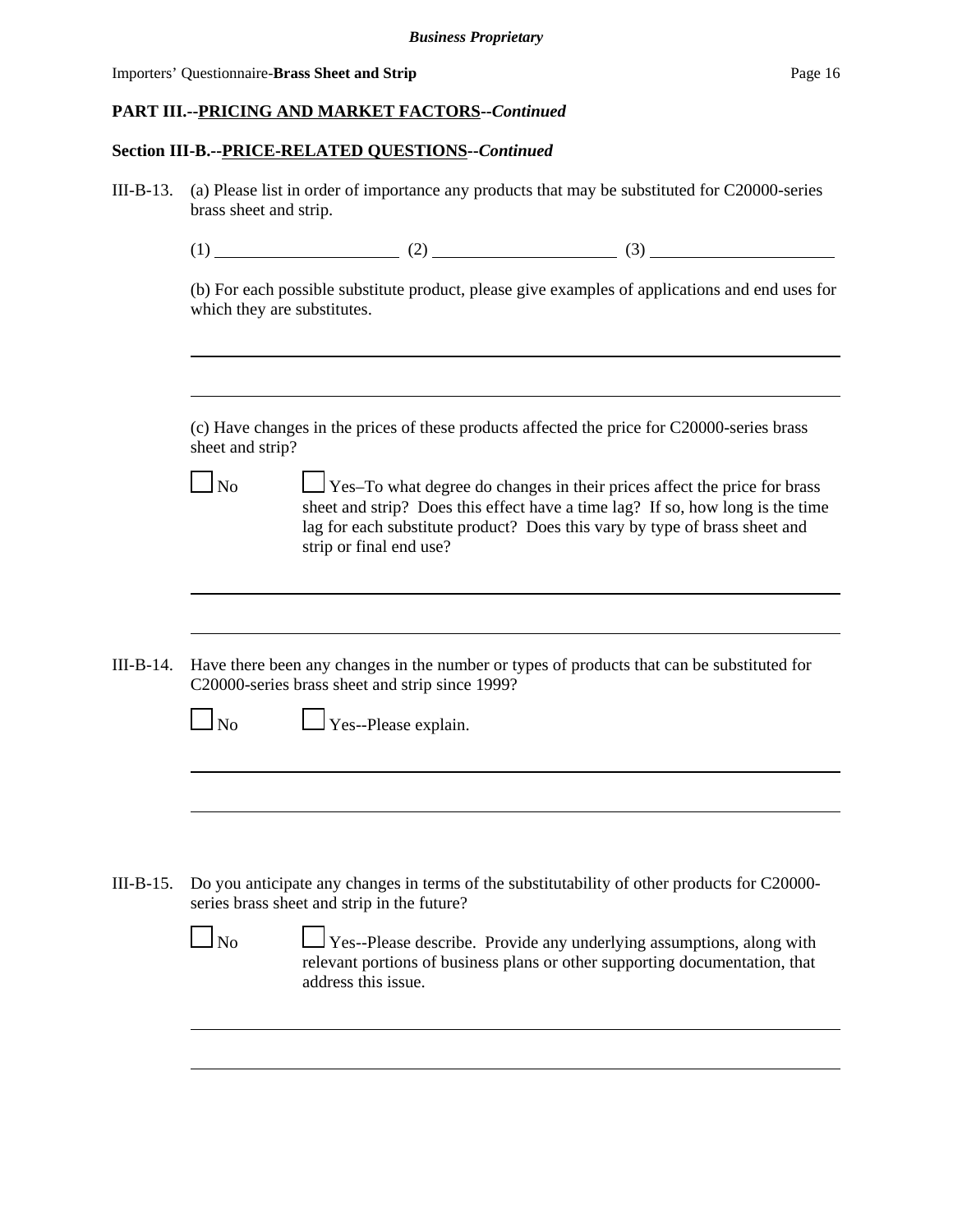#### **Section III-B.--MARKET FACTORS--***Continued*

- III-B-16. To what extent have changes in the prices of raw materials affected your firm's selling prices for C20000-series brass sheet and strip during January 1999-September 2005? Also discuss any anticipated changes in your raw material costs in the future, identifying the time period(s) involved and the factor(s) that you believe would be responsible for such changes. Provide any underlying assumptions, along with relevant portions of business plans or other supporting documentation, that address this issue.
- III-B-17. Have any changes occurred in any other factors affecting supply (e.g., changes in availability or prices of energy or labor; transportation conditions; production capacity and/or methods of production; technology; export markets; or alternative production opportunities) that affected the availability of U.S.-produced C20000-series brass sheet and strip in the U.S. market since 1999?

|--|

 $\Box$  Yes--Please note the time period(s) of any such changes, the factors(s) involved, and the impact such changes had on your shipment volumes and prices.

III-B-18. (a) Do you anticipate any changes in terms of the availability of C20000-series brass sheet and strip imported from Brazil, Canada, France, Germany, Italy, and/or Japan in the U.S. market in the future?

| $\Box$ Increase | $\Box$ No Change | $\Box$ Decrease                                                                                                                                                                        |  |
|-----------------|------------------|----------------------------------------------------------------------------------------------------------------------------------------------------------------------------------------|--|
|                 |                  | (b) If you anticipate changes in supply, please identify the changes including the time period<br>ond the innoct of qualcohomoe an objective underground agrees. Deside our underlying |  |

and the impact of such changes on shipment volumes and prices. Provide any underlying assumptions, along with relevant portions of business plans or other supporting documentation, that address this issue. Please indicate if the changes differ by country of origin.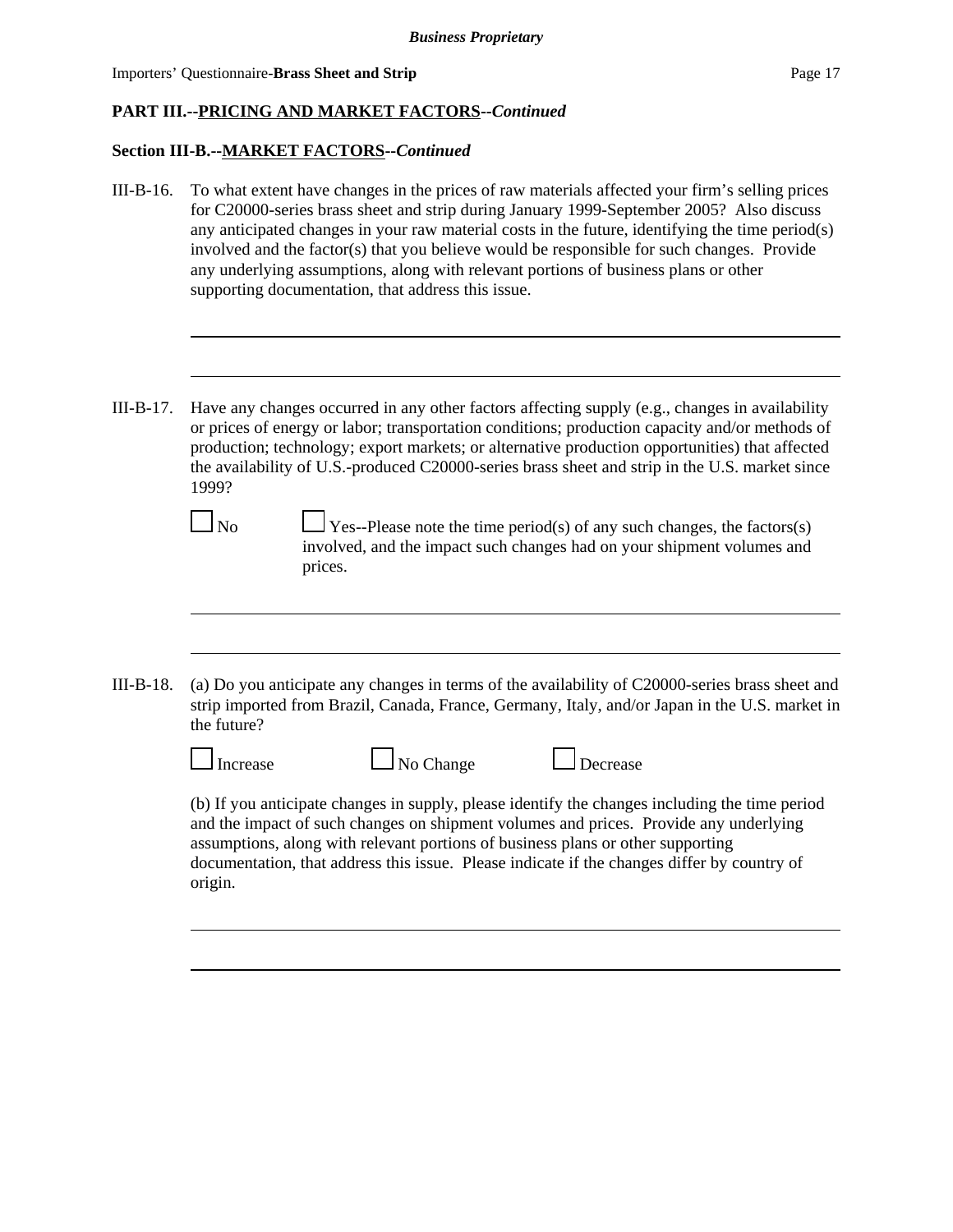Importers' Questionnaire-**Brass Sheet and Strip** Page 18

### **PART III.--PRICING AND MARKET FACTORS--***Continued*

 $\Box$  No  $\Box$  Yes--Please explain.

#### **Section III-B.--MARKET FACTORS--***Continued*

| III-B-19. Has the availability of NONSUBJECT imported C20000-series brass sheet and strip changed |
|---------------------------------------------------------------------------------------------------|
| since $1999$ ?                                                                                    |

| III-B-20. | Describe how easily your firm can shift its sales of C20000-series brass sheet and strip<br>between the U.S. market and alternative country markets. In your discussion, please describe<br>any contracts, other sales arrangements, or other constraints that would prevent or retard your<br>firm from shifting C20000-series brass sheet and strip between the U.S. and alternative<br>country markets within a 12-month period. Provide any underlying assumptions, along with<br>relevant portions of business plans or other supporting documentation, that address this issue. |
|-----------|---------------------------------------------------------------------------------------------------------------------------------------------------------------------------------------------------------------------------------------------------------------------------------------------------------------------------------------------------------------------------------------------------------------------------------------------------------------------------------------------------------------------------------------------------------------------------------------|

III-B-21. Have there been any significant changes in the product range, product mix, or marketing (including sales over the internet) of C20000-series brass sheet and strip since 1999?

 $\Box$  No  $\Box$  Yes--Please describe and quantify if possible.

III-B-22. Do you anticipate any changes in terms of the product range, product mix, or marketing (including sales over the internet) of C20000-series brass sheet and strip in the future? Provide any underlying assumptions, along with relevant portions of business plans or other supporting documentation, that address this issue.

No Yes--Please identify, including the time period.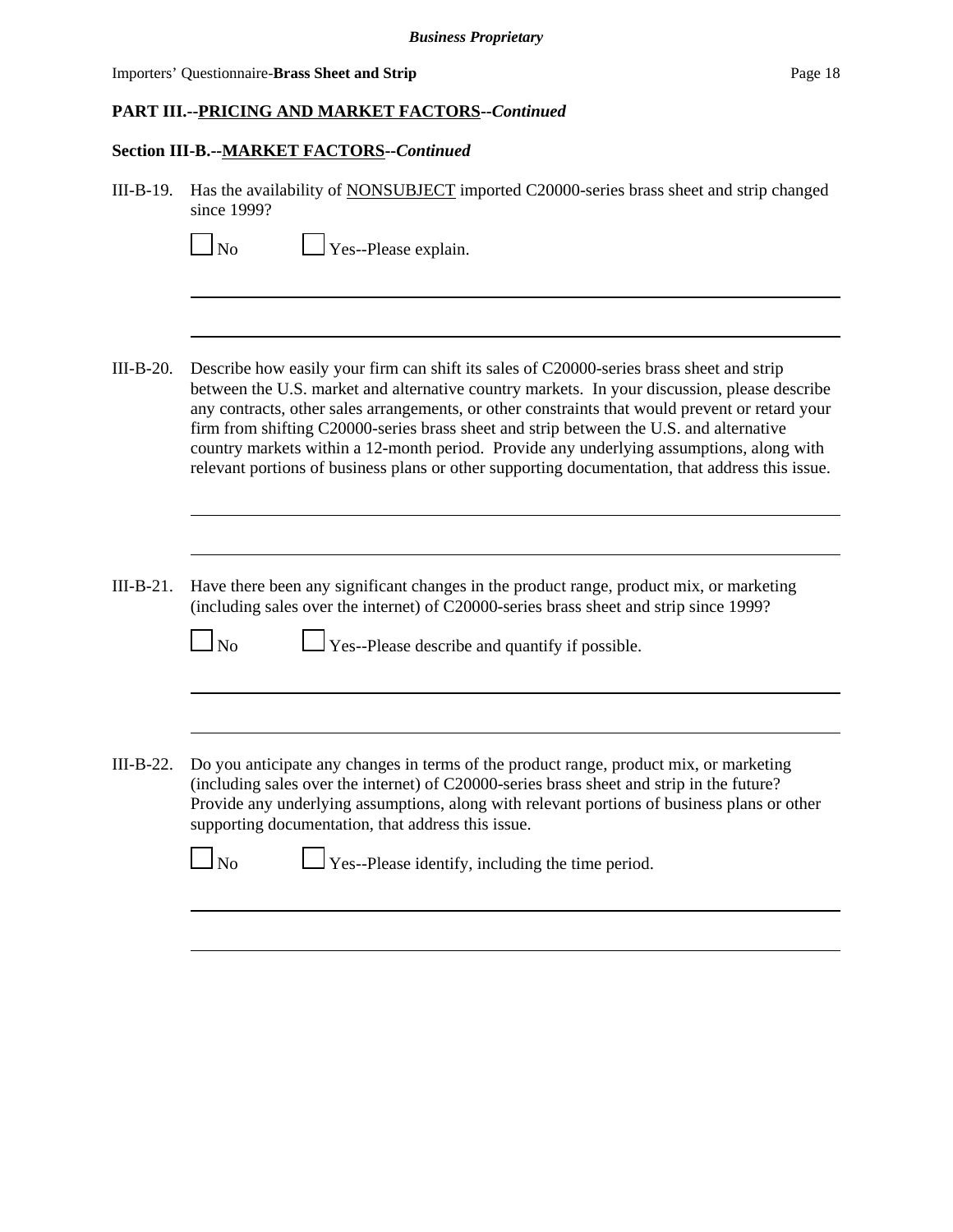| Importers' Questionnaire-Brass Sheet and Strip | Page 19 |
|------------------------------------------------|---------|
|------------------------------------------------|---------|

# **Section III-B.--MARKET FACTORS--***Continued*

| $III-B-23.$ | How has demand within the United States (and outside the United States, if known) for<br>C20000-series brass sheet and strip changed since 1999?                                                                     |  |  |  |  |  |  |  |
|-------------|----------------------------------------------------------------------------------------------------------------------------------------------------------------------------------------------------------------------|--|--|--|--|--|--|--|
|             | $\Box$ Unchanged<br>$\Box$ Decreased<br>Increased                                                                                                                                                                    |  |  |  |  |  |  |  |
|             |                                                                                                                                                                                                                      |  |  |  |  |  |  |  |
|             | What were the principal factors affecting changes in demand?                                                                                                                                                         |  |  |  |  |  |  |  |
| $III-B-24.$ | Do you anticipate any future changes in C20000-series brass sheet and strip demand in the<br>United States and, if known, the rest of the world?                                                                     |  |  |  |  |  |  |  |
|             | Yes--Please describe and identify the time period. Provide any<br><b>No</b><br>underlying assumptions, along with relevant portions of business plans or<br>other supporting documentation, that address this issue. |  |  |  |  |  |  |  |
|             |                                                                                                                                                                                                                      |  |  |  |  |  |  |  |
|             |                                                                                                                                                                                                                      |  |  |  |  |  |  |  |
| $III-B-25.$ | Please compare market prices of C20000-series brass sheet and strip in U.S. and non-U.S.<br>markets, if known. Provide specific information as to time periods and regions for any price<br>comparisons.             |  |  |  |  |  |  |  |
|             |                                                                                                                                                                                                                      |  |  |  |  |  |  |  |
|             |                                                                                                                                                                                                                      |  |  |  |  |  |  |  |
|             |                                                                                                                                                                                                                      |  |  |  |  |  |  |  |
|             |                                                                                                                                                                                                                      |  |  |  |  |  |  |  |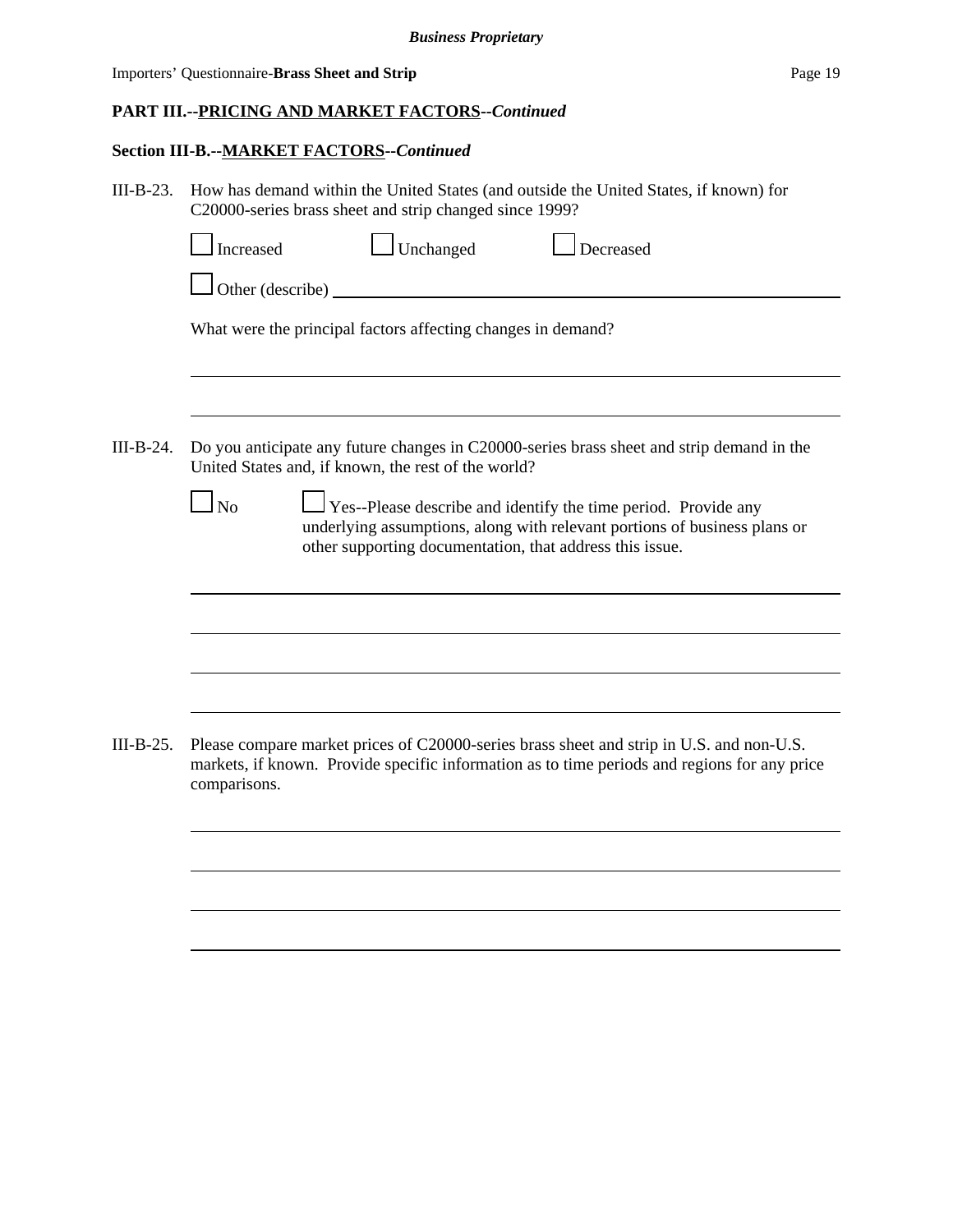#### **Section III-B.--MARKET FACTORS--***Continued*

- III-B-26. Please provide as a separate attachment to this request any studies, surveys, etc. that you are aware of that quantify and/or otherwise discuss C20000-series brass sheet and strip supply (including production capacity and capacity utilization) and demand in (1) the United States, (2) each of the other major producing/consuming countries, including Brazil, Canada, France, Germany, Italy, and Japan, and (3) the world as a whole. Of particular interest is such data from 1999 to the present and forecasts for the future.
- III-B-27. Are your exports of C20000-series brass sheet and strip subject to any tariff or non-tariff barriers to trade (for example, antidumping or countervailing duty findings or remedies, tariffs, quotas, or regulatory barriers) in other countries?



 $\Box$  No  $\Box$  Yes--Please list the countries and describe any such barriers and any significant changes in such barriers that have occurred since 1999, or that are expected to occur in the future.

III-B-28. Does your firm sell C20000-series brass sheet and strip over the internet?

 $\Box$  No  $\Box$  Yes--Please describe, noting the estimated percentage of your firm's total sales of C20000-series brass sheet and strip in 2004 accounted for by internet sales.

III-B-29. What effect, if any, does the sales practice of tolling, in which the purchaser owns the metal fabricated by the producer, have on competition between U.S. producers and importers of C20000-series brass sheet and strip?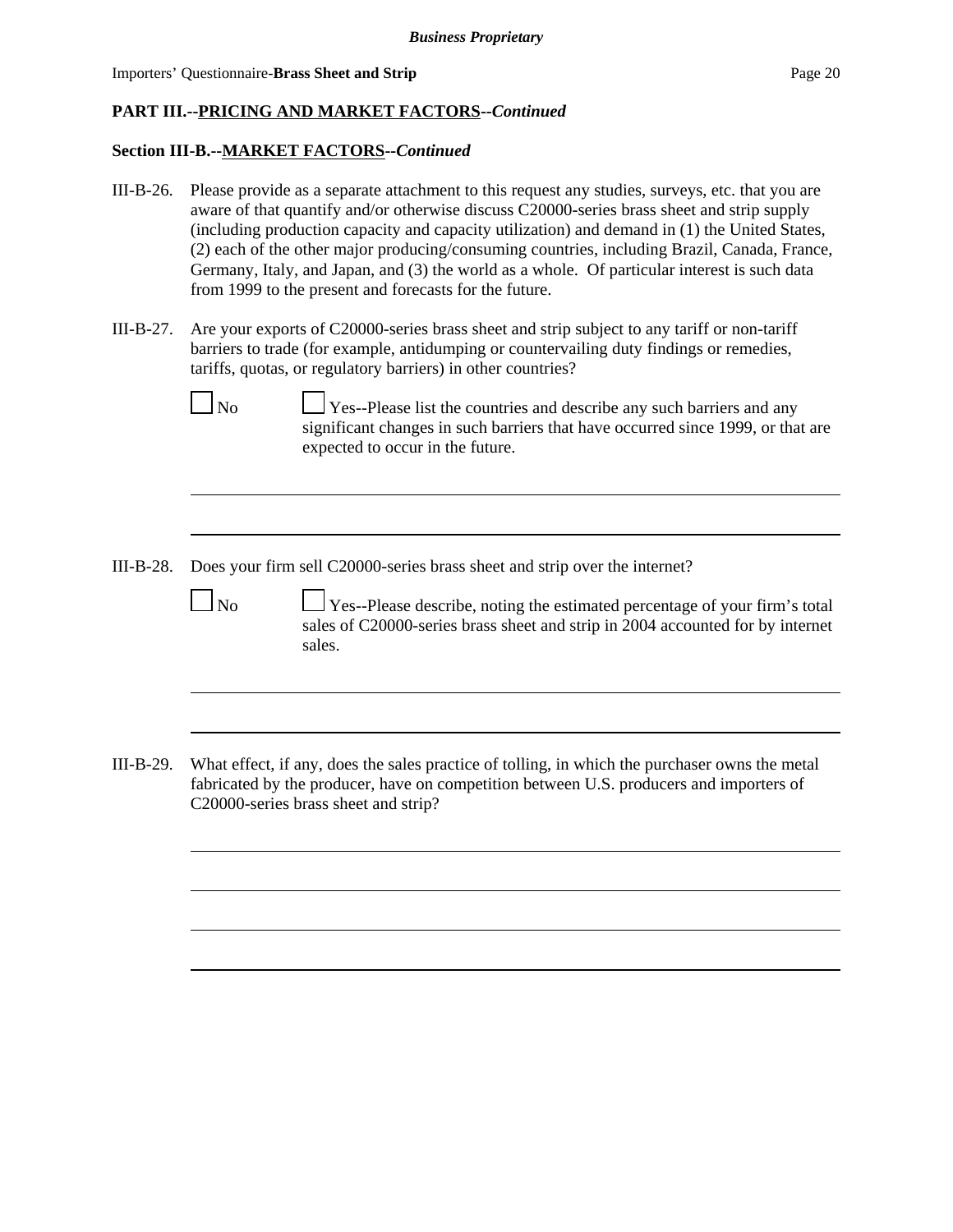### **Section III-B.--PRICE-RELATED QUESTIONS--***Continued*

III-B-30. Is C20000-series brass sheet and strip produced in the United States and in other countries interchangeable (i.e., can it physically be used in the same applications)? Please indicate below, using "A" to indicate that the products from a specified country-pair are *always* interchangeable, "F" to indicate that the products are *frequently* interchangeable,"S" to indicate that the products are *sometimes* interchangeable,"N" to indicate that the products are *never* interchangeable, and "0" to indicate *no familiarity* with products from a specified country-pair.<sup>1</sup>

| Country-<br>pair        | United<br><b>States</b> | <b>Brazil</b> | Canada | France | Germany | Italy | Japan | Other<br>countries |
|-------------------------|-------------------------|---------------|--------|--------|---------|-------|-------|--------------------|
| United<br><b>States</b> |                         |               |        |        |         |       |       |                    |
| <b>Brazil</b>           |                         |               |        |        |         |       |       |                    |
| Canada                  |                         |               |        |        |         |       |       |                    |
| France                  |                         |               |        |        |         |       |       |                    |
| Germany                 |                         |               |        |        |         |       |       |                    |
| Italy                   |                         |               |        |        |         |       |       |                    |
| Japan                   |                         |               |        |        |         |       |       |                    |

 <sup>1</sup> For any country-pair producing C20000-series brass sheet and strip which is *sometimes or never* interchangeable, please explain the factors that limit or preclude interchangeable use: